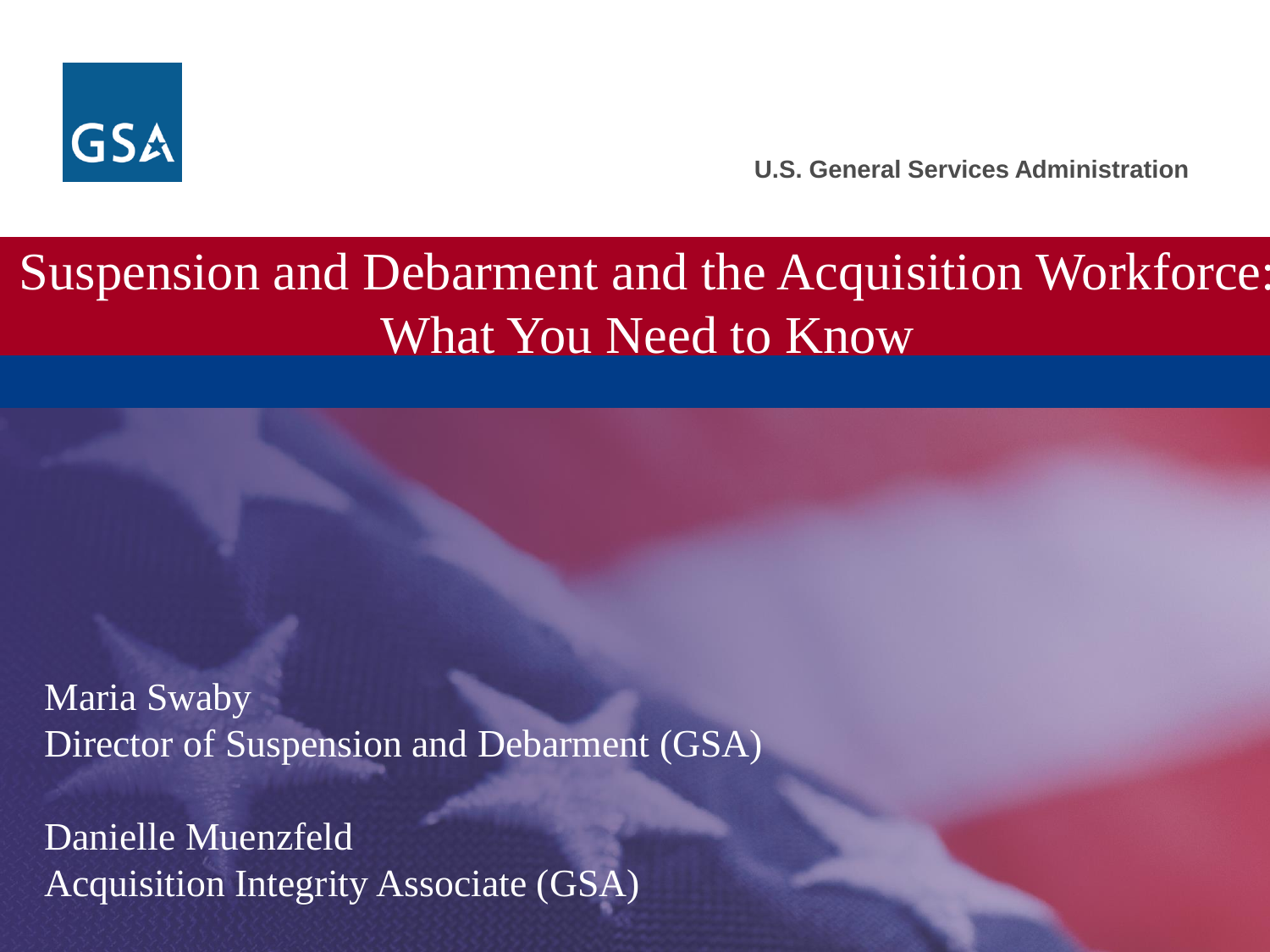## **Today's Learning Objectives**

#### $\triangleright$  To understand...

- The purpose of suspension and debarment
- The similarities and differences between suspension and debarment
- Present responsibility and what makes a contractor presently responsible
- Effects of suspension and debarment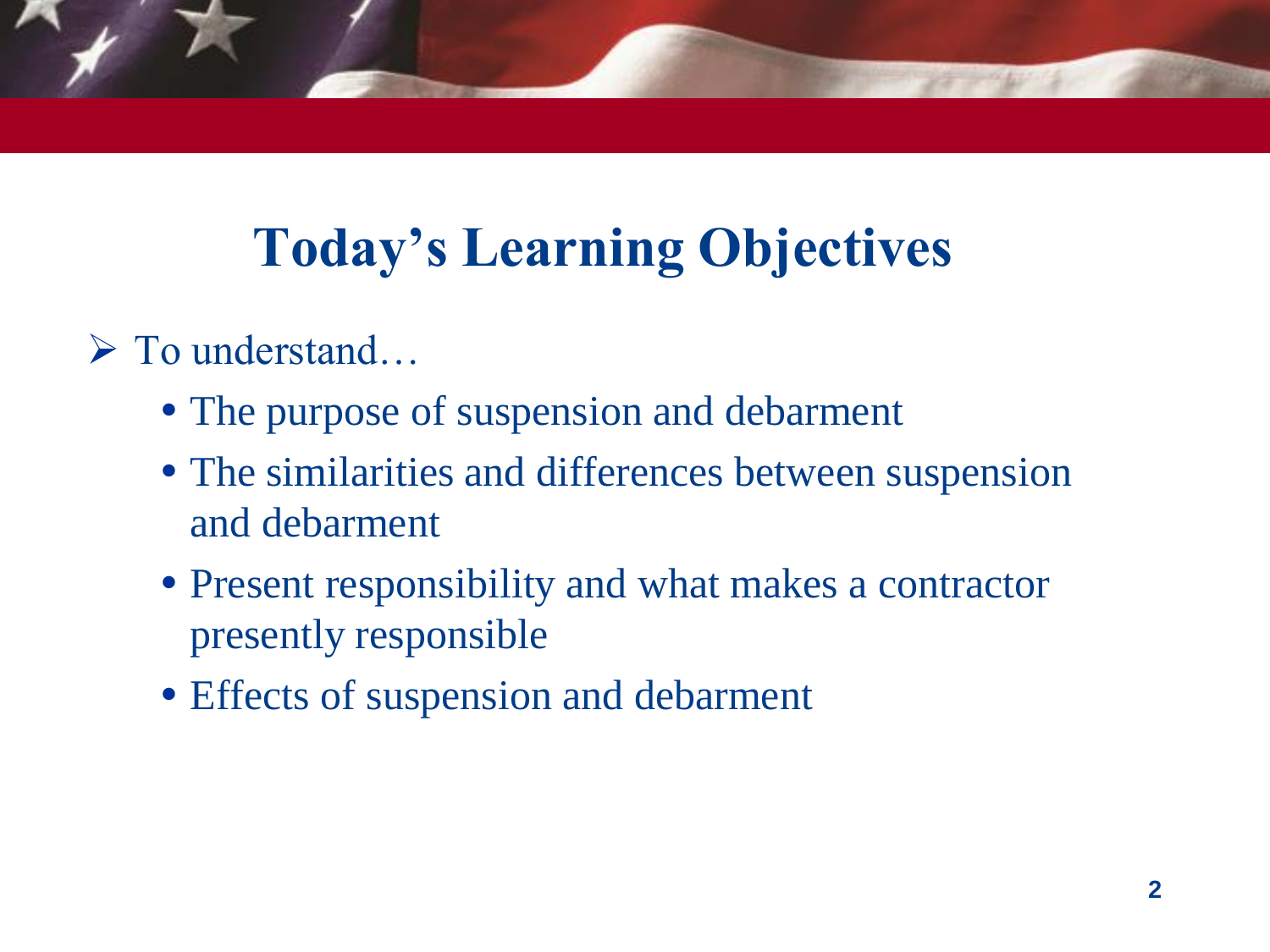## **Today's Learning Objectives Continued**

- How suspension and debarment works
- Why it is important to follow FAR requirements
- How the acquisition workforce can help prevent fraud, waste, corruption, and abuse through proper reporting and collaboration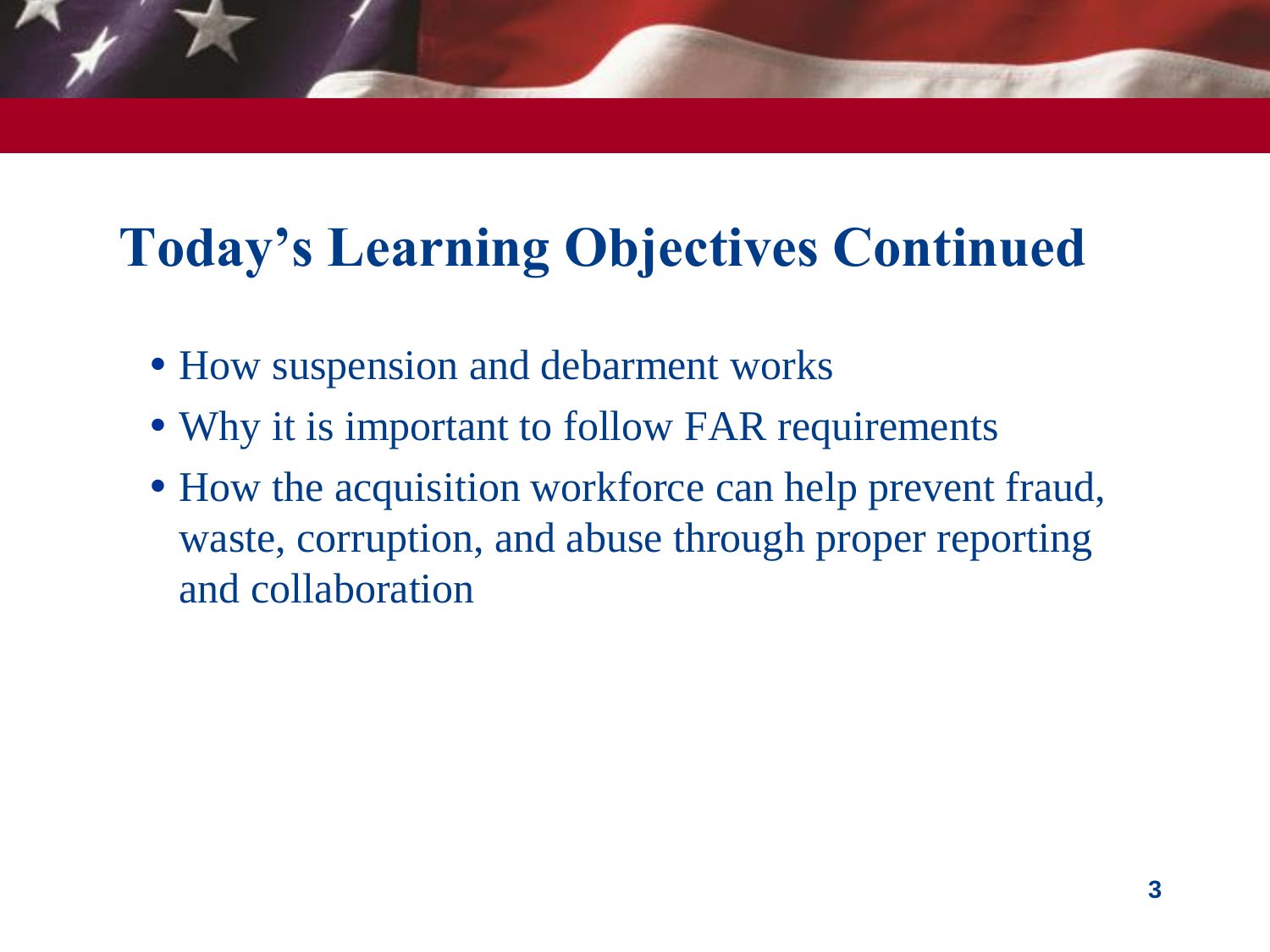

# **PURPOSE OF SUSPENSION AND DEBARMENT**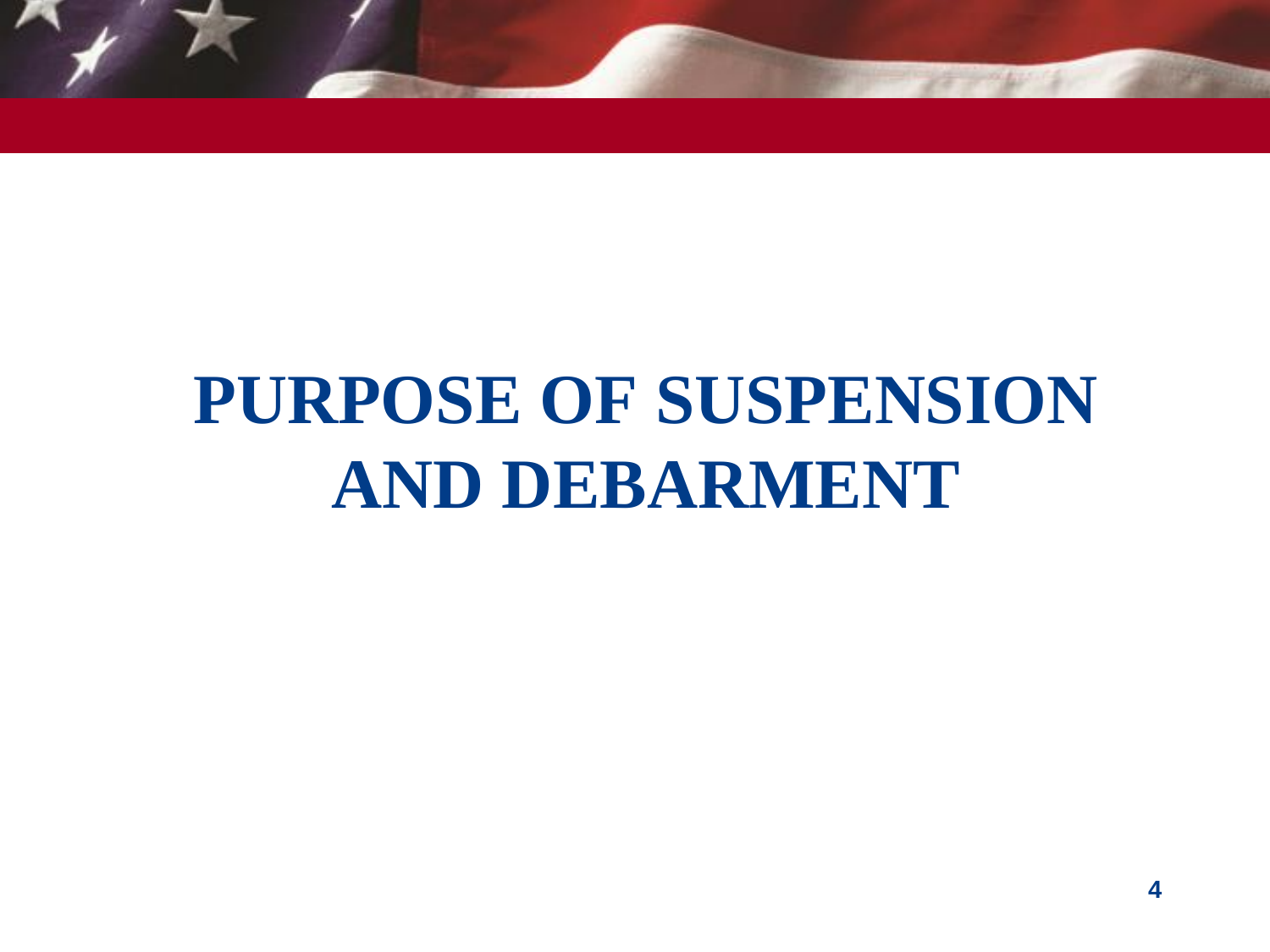#### **Government-wide Suspension and Debarment Actions: FY11**

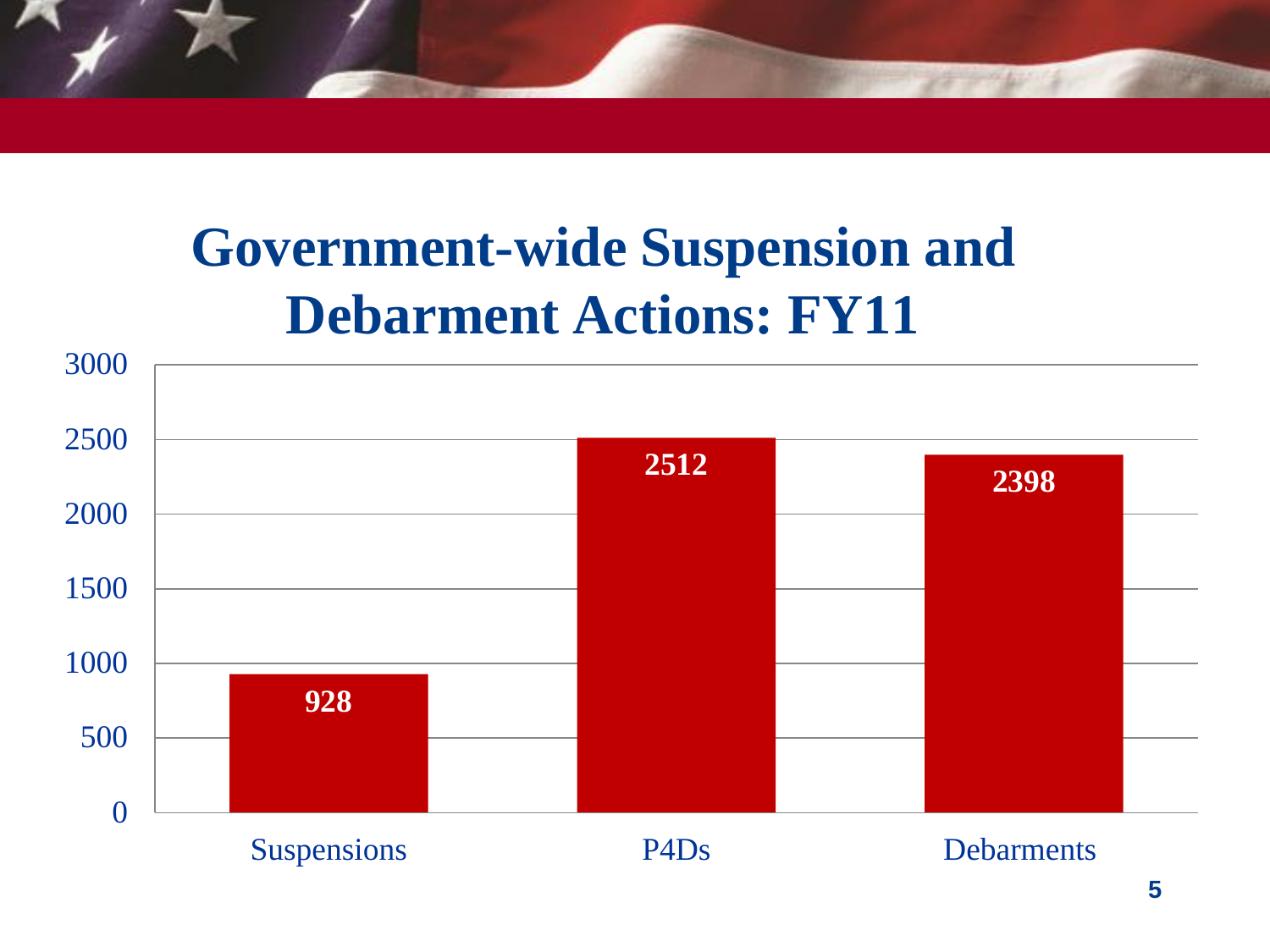#### **Policy Reasons for Suspension and Debarment**

- $\triangleright$  Federal Government only does business with responsible contractors (FAR 9.402(a))
	- Excluded contractors are listed on the System for Award Management [\(www.sam.gov\)](http://www.sam.gov/)
		- This replaces the Excluded Parties List System (EPLS)
- Each Federal Agency is required to have a Suspension and Debarment program
	- A suspension or debarment action by one agency's Suspension and Debarment Official (SDO) is effective for all Federal agencies (Decision is reciprocal) **<sup>6</sup>**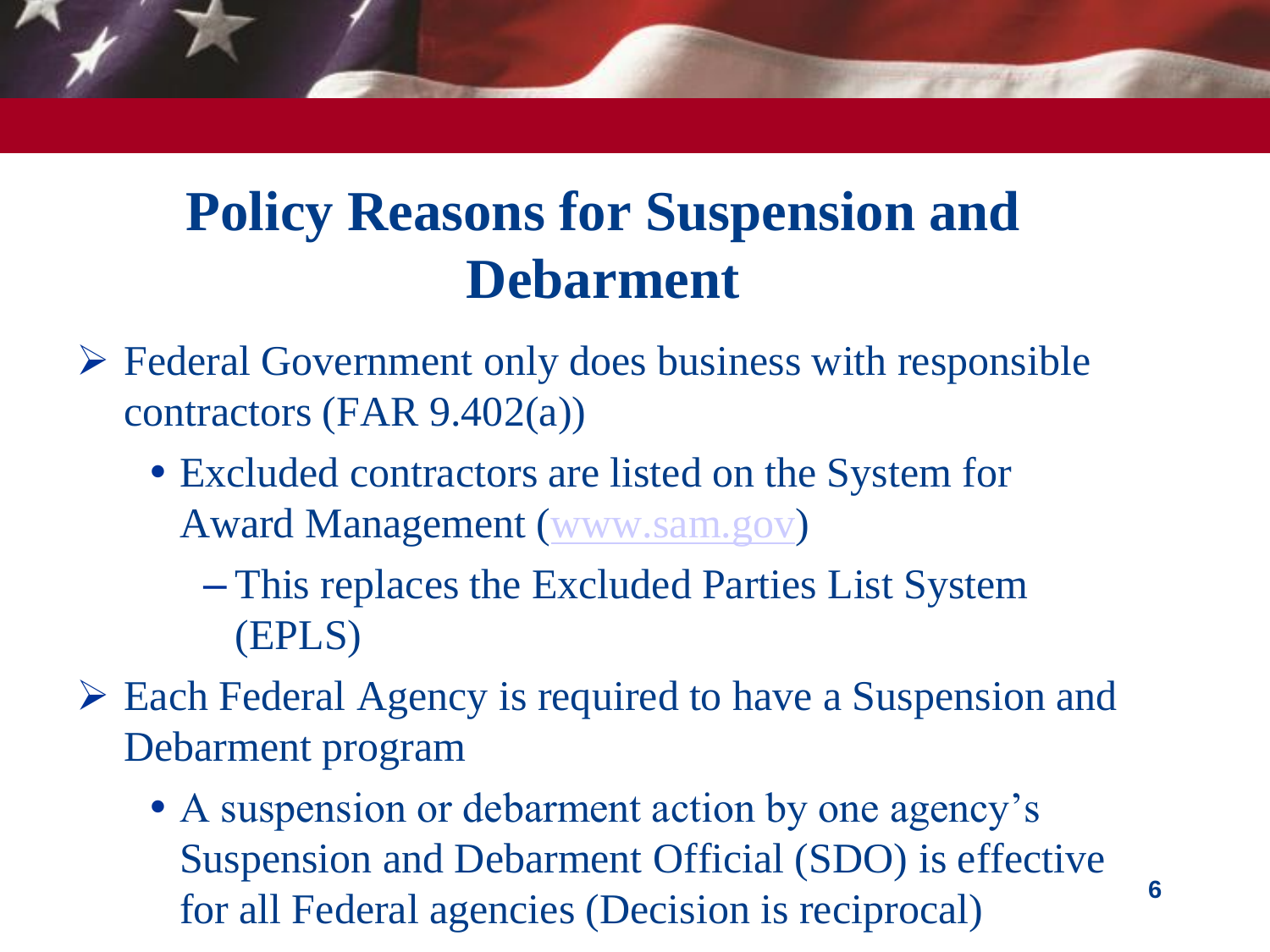## **Policy Reasons for Suspension and Debarment Continued**

- $\triangleright$  Suspension and debarment is the way to protect the Federal government from contractors that are not presently responsible
	- It is not a tool for punishment
- $\triangleright$  It is a business decision
	- SDOs have the discretion to decide when suspension and debarment is necessary to protect the Federal Government's interests
	- Difference between discretionary debarment and mandatory, statutory debarment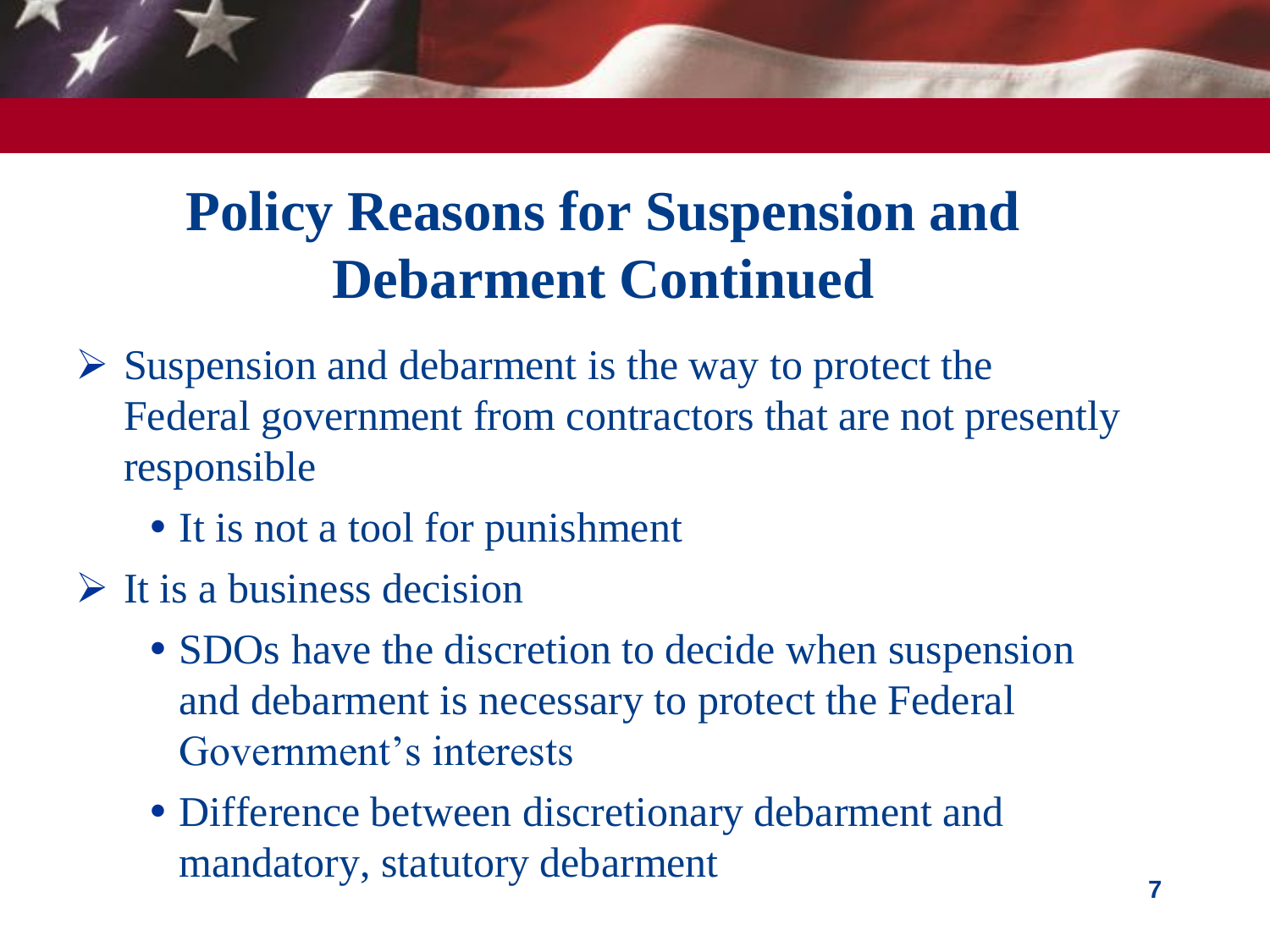

# **WHAT IS SUSPENSION AND DEBARMENT? (FAR 9.4)**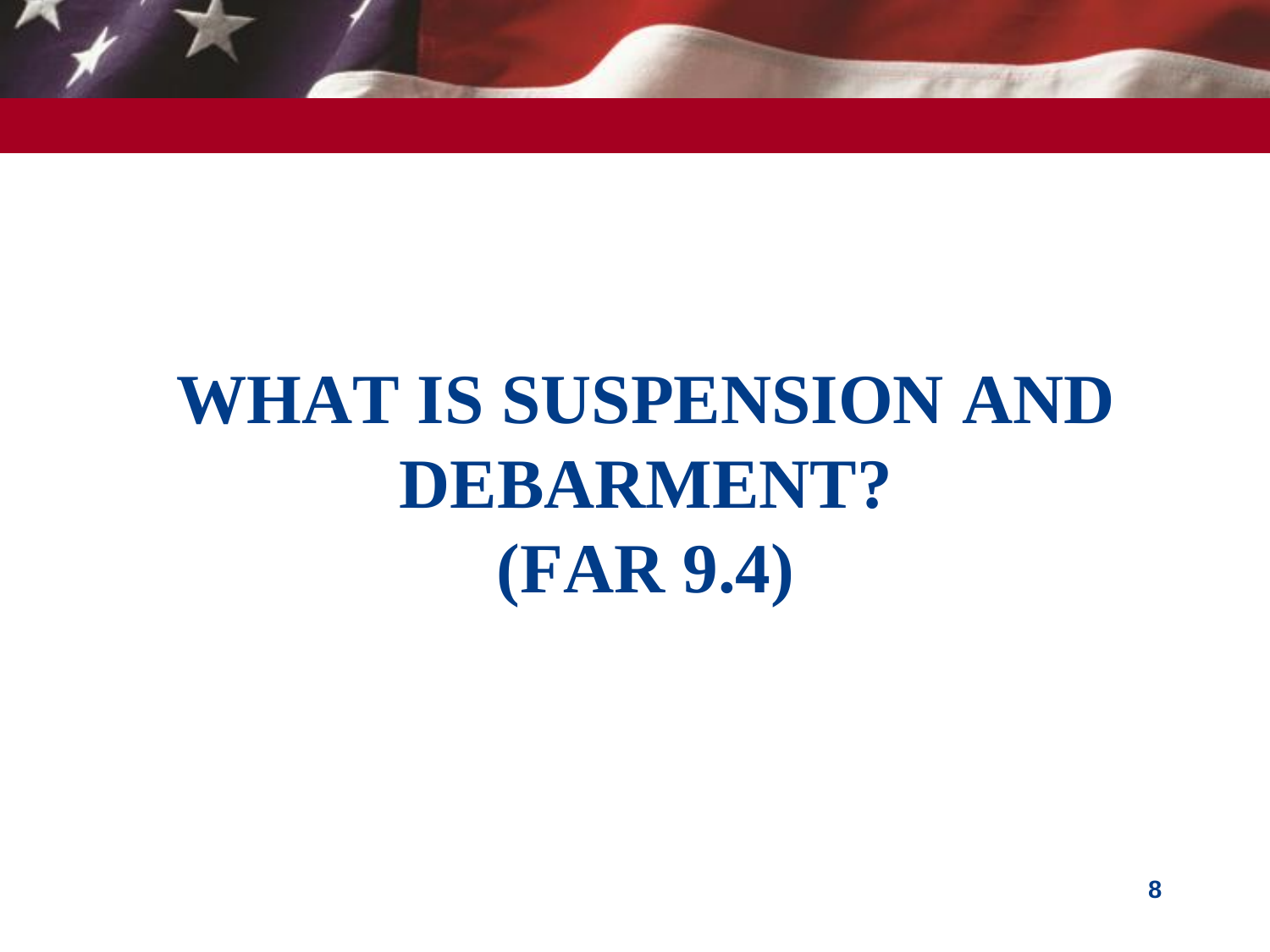## **Suspension (FAR 9.407)**

#### **What is it?**

- A *temporary exclusion* used only when the Government needs *immediate protection*
- Used when facts about possible wrongdoing are still being developed through an investigation or legal proceedings
- **Basis Required**: The SDO needs information sufficient to support the reasonable belief that a particular act or omission occurred (Adequate Evidence)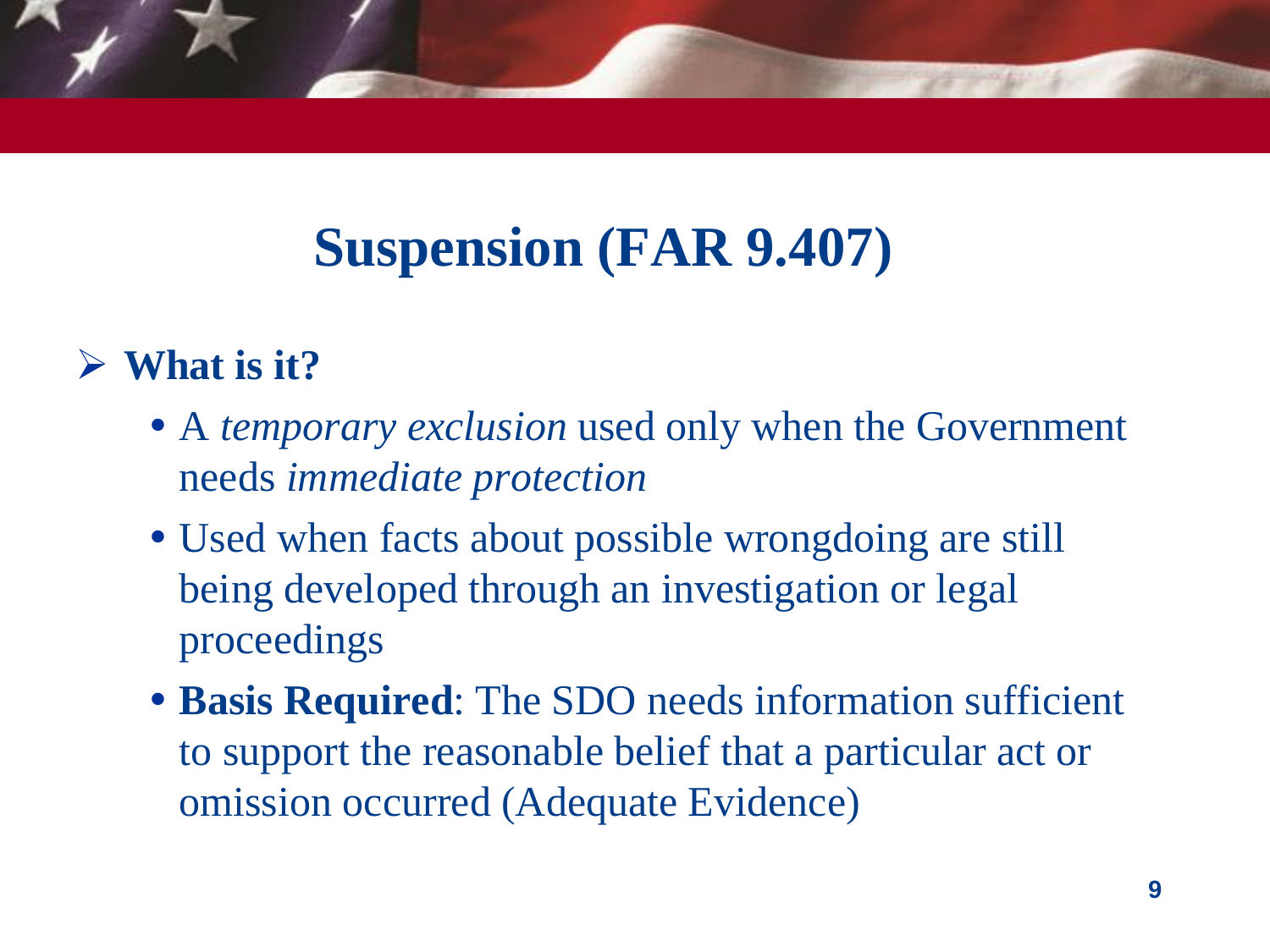## **Proposal for Debarment/Debarment (FAR 9.406)**

#### **What is it?**

- An exclusion from Federal procurement and nonprocurement programs for a specified period of time
- Used when an investigation or legal proceedings have concluded
- **Basis Required**:
	- A civil judgment or conviction
	- In the absence of a court decision, evidence that leads to the conclusion that the fact is more probably true than not (Preponderance of the Evidence) **<sup>10</sup>**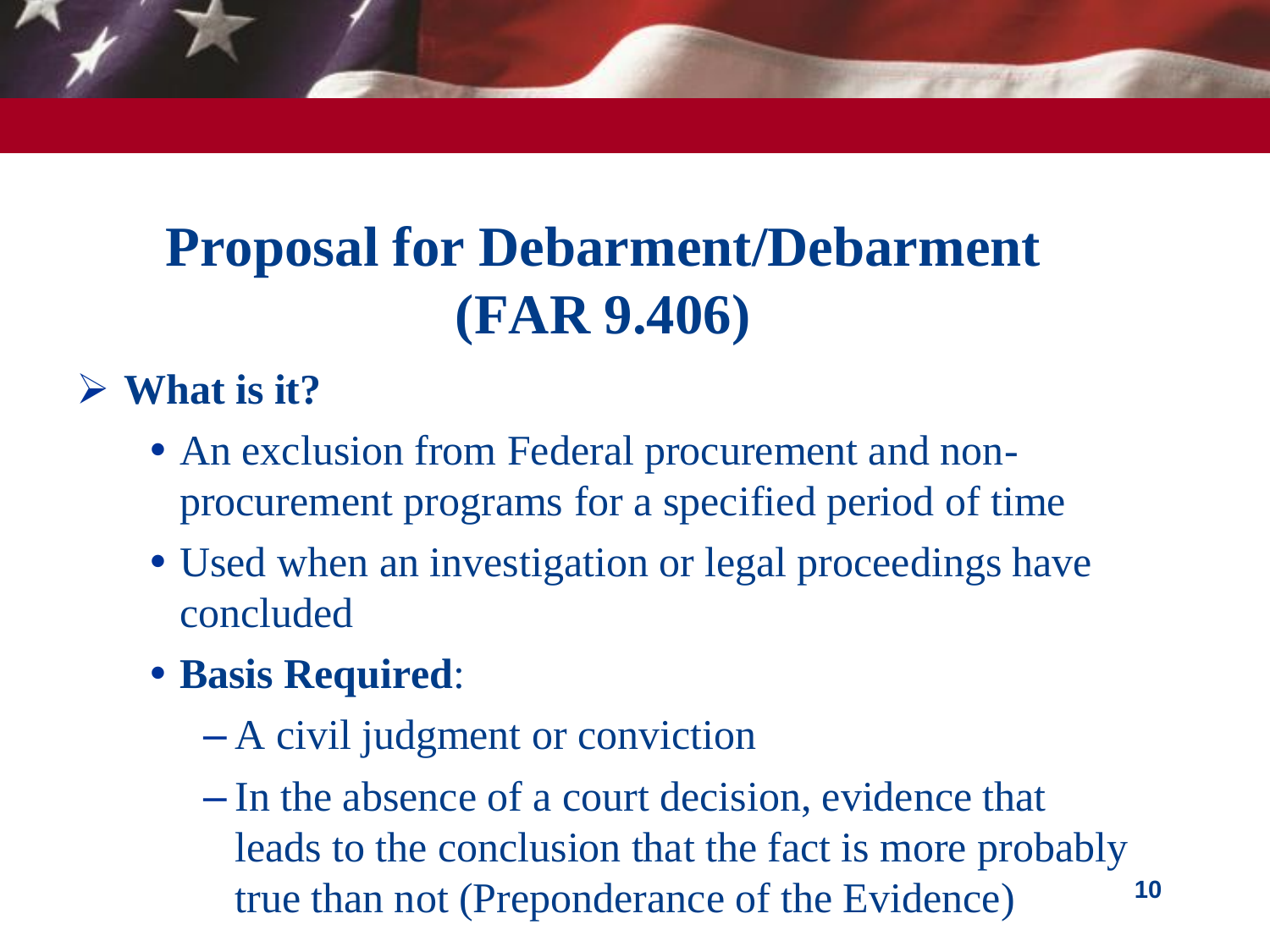

## **Notification and Effect of Suspension and Debarment**

 **Contractor Is Notified of Suspension or Debarment Through**:

- Suspension Notice
- Notice of Proposed Debarment; Debarment Notice
- **Effects** of suspension and debarment on a contractor: immediate government-wide exclusion from Federal procurement and non-procurement programs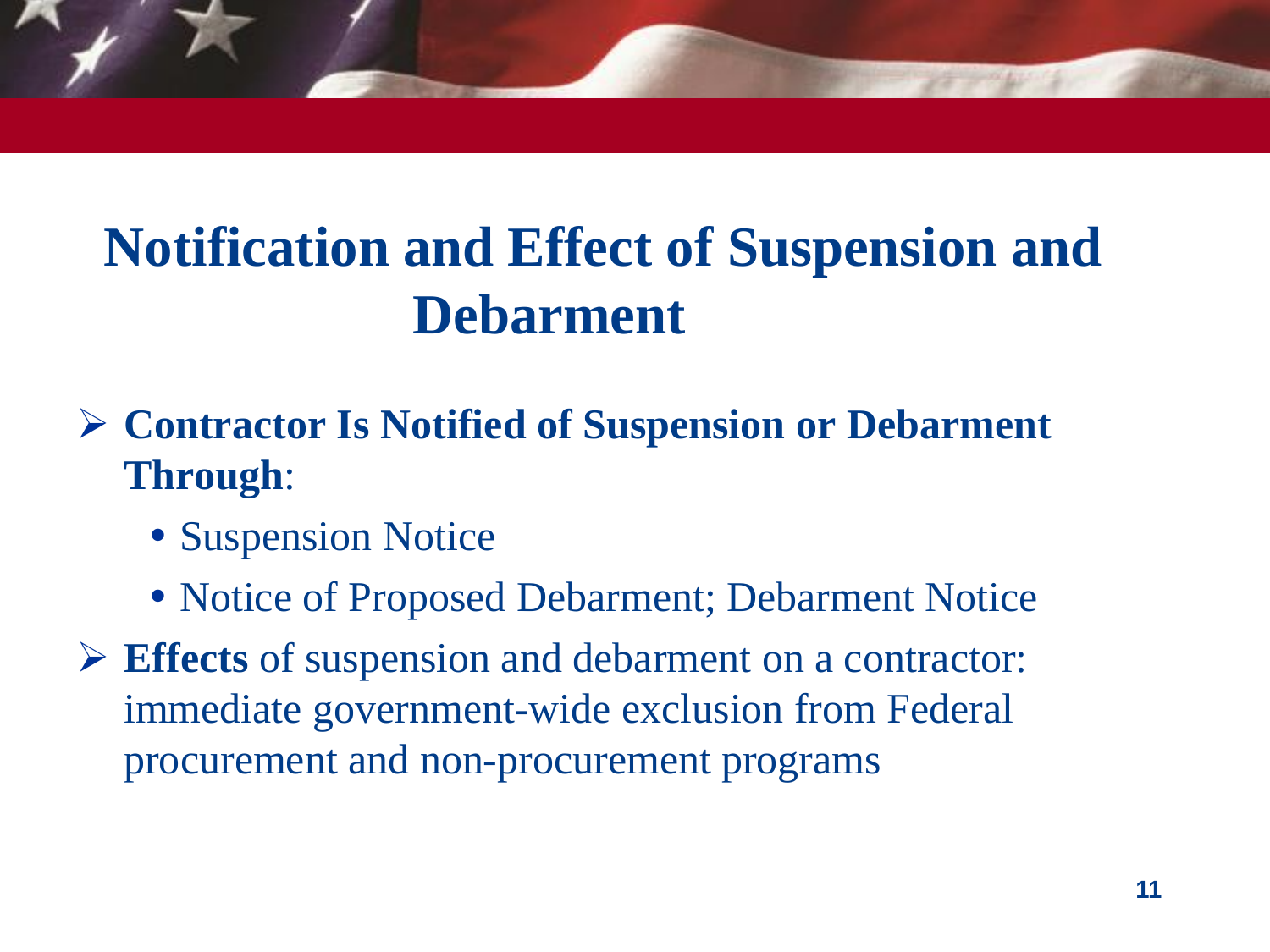## **Duration of Suspension and Debarment**

#### **Duration:**

- **Suspension**:
	- Generally, suspensions may last up to 12 months before legal proceedings are initiated
	- Once legal proceedings are initiated, the suspension may stay in effect until proceedings are concluded
- **Debarment**:
	- Typically three years
	- May be longer or shorter depending on the facts of the case **12**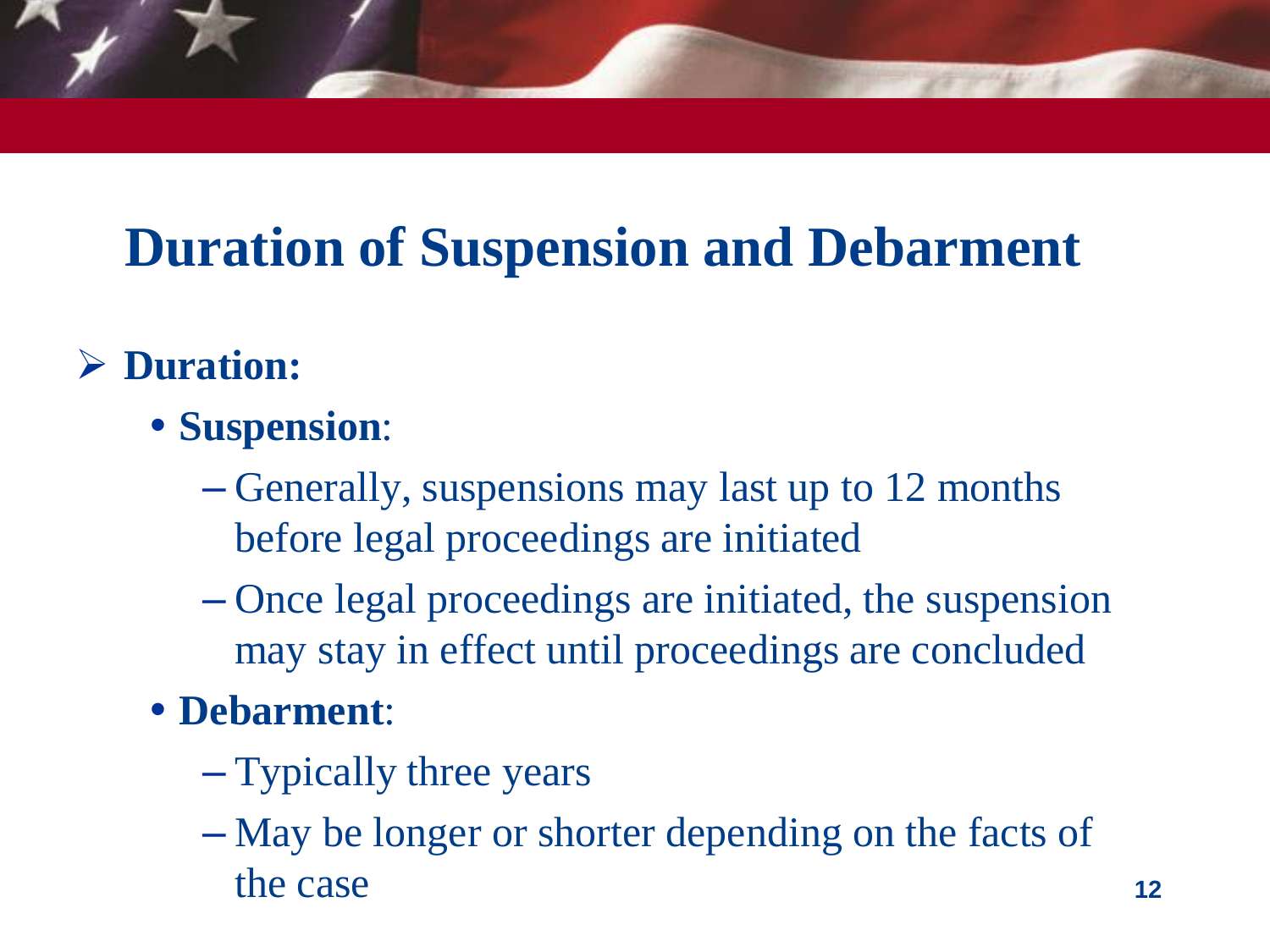## **Who Can Be Suspended or Debarred?**

- $\triangleright$  Those companies or individuals directly involved in the wrongdoing that:
	- Have submitted offers for, have been awarded, or reasonably may submit offers for a Government contract
	- Reasonably may be expected to do business with the Government as agent/ representative of another contractor
		- This includes (but is not limited to):
			- **Former acquisition workforce members/ Federal** employees
			- **Former elected officials**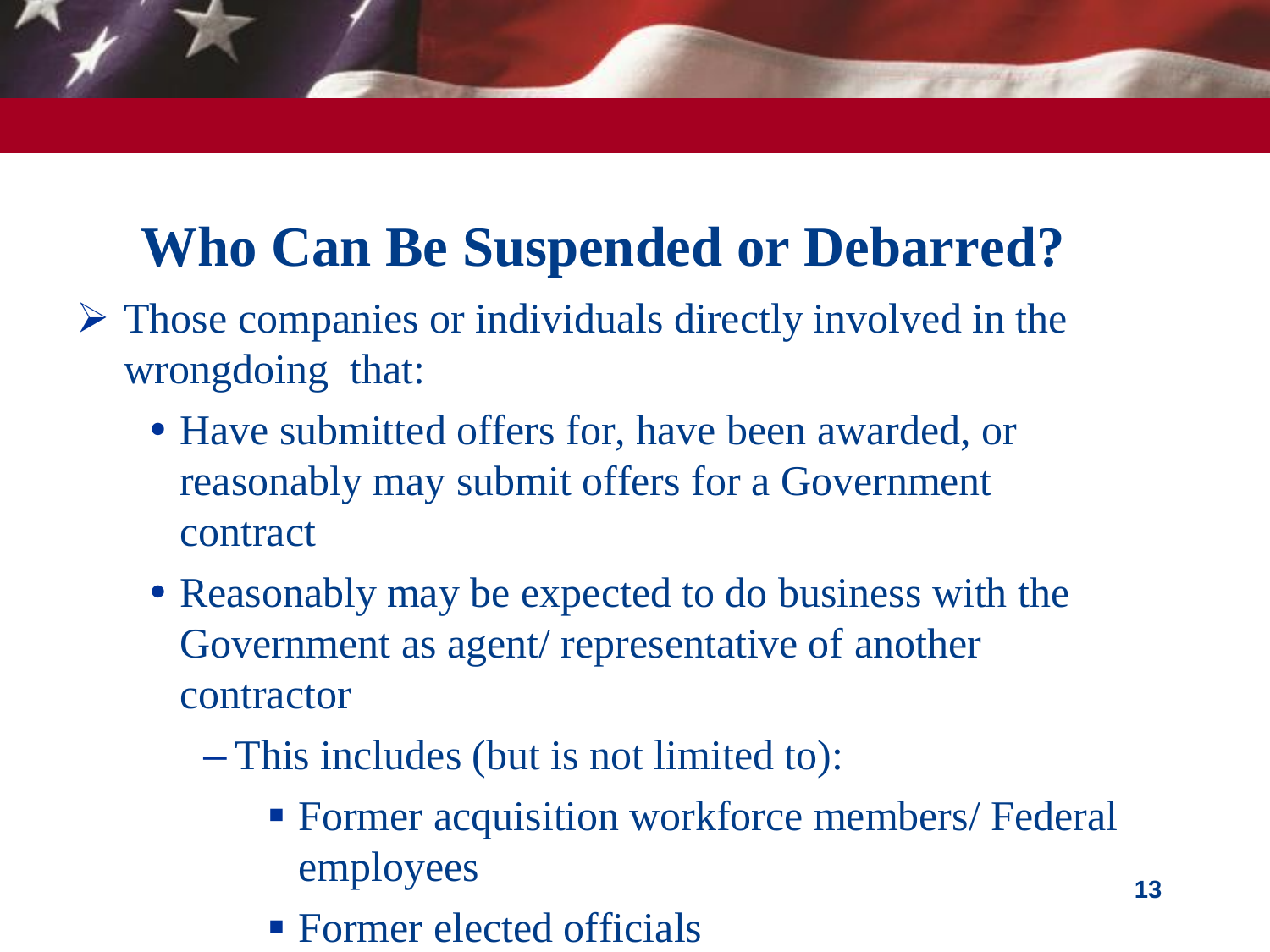- $\triangleright$  Companies or individuals not directly involved in the wrongdoing. This is done through:
	- **Affiliation** (FAR 9.403): "Business concerns, organizations, or individuals of each other if, directly or indirectly,
		- (1) Either one controls or has the power to control the other, or
		- (2) A third party controls or has the power to control the both.  $[\ldots]$ "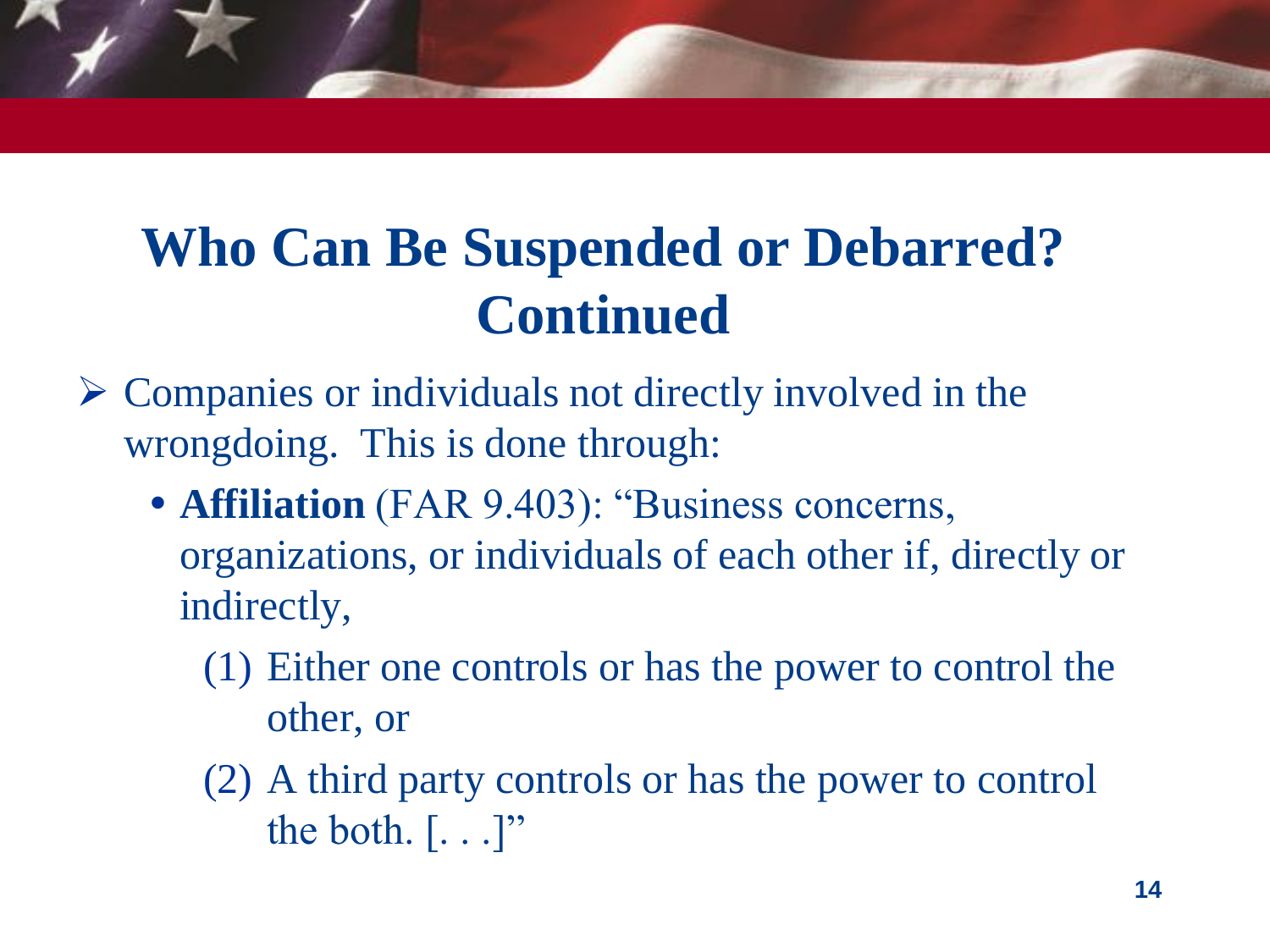#### **Imputation** (FAR 9.406-5):

 $\triangleright$  (a) "The fraudulent, criminal, or other seriously improper conduct of any officer, director, shareholder, partner, employee, or other individual associated with a contractor may be imputed to the contractor when the conduct occurred in connection with the individual's performance of duties for or on behalf of the contractor, or with the contractor's knowledge, approval or acquiescence. [...]"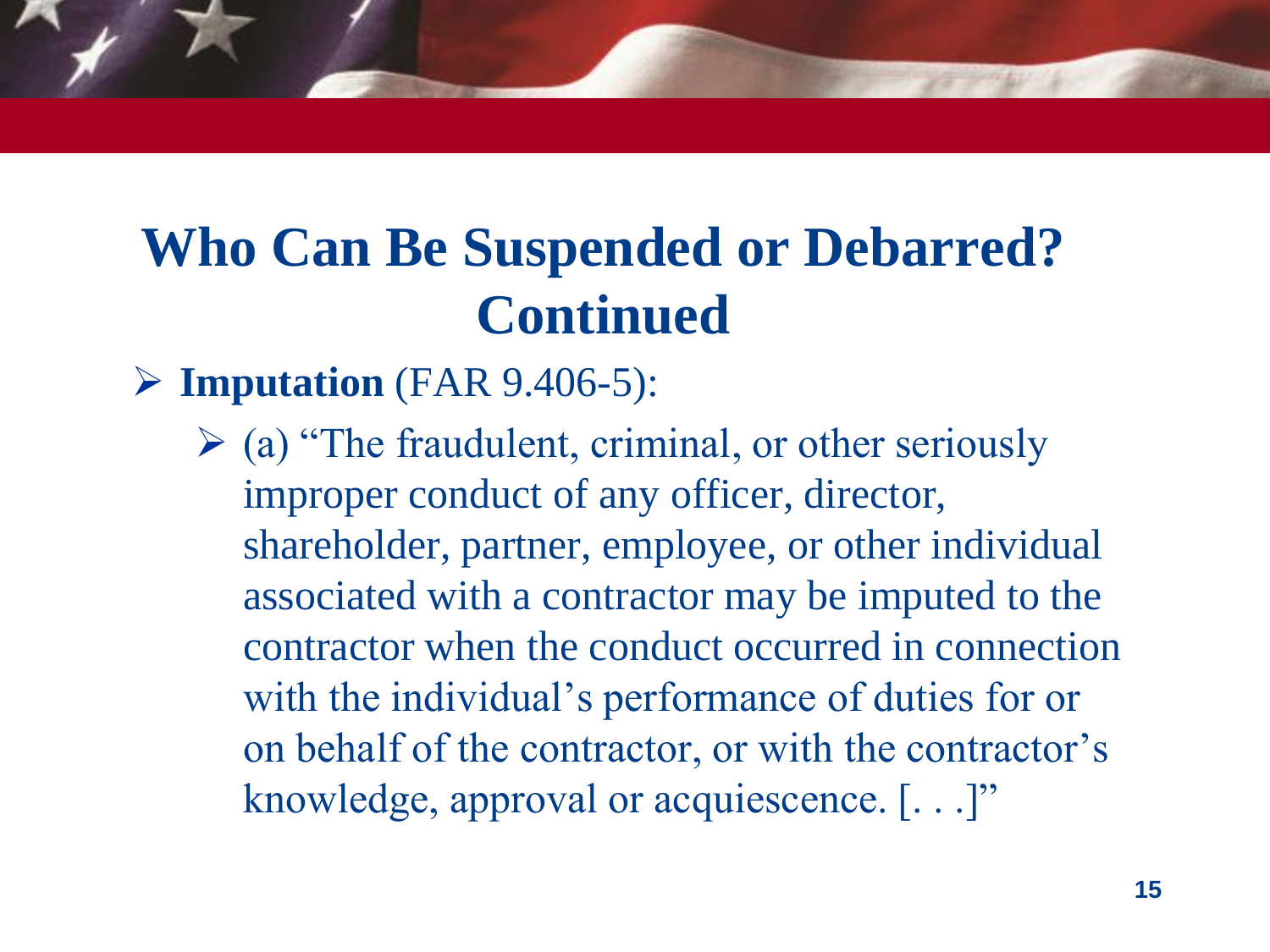**Imputation** (FAR 9.406-5)- Continued:

 $\geq$  (b) "The fraudulent, criminal, or other seriously improper conduct of a contractor may be imputed to any officer, director, shareholder, partner, employee or other individual associated with the contractor who participated in, knew of, or had reason to know of the contractor's conduct."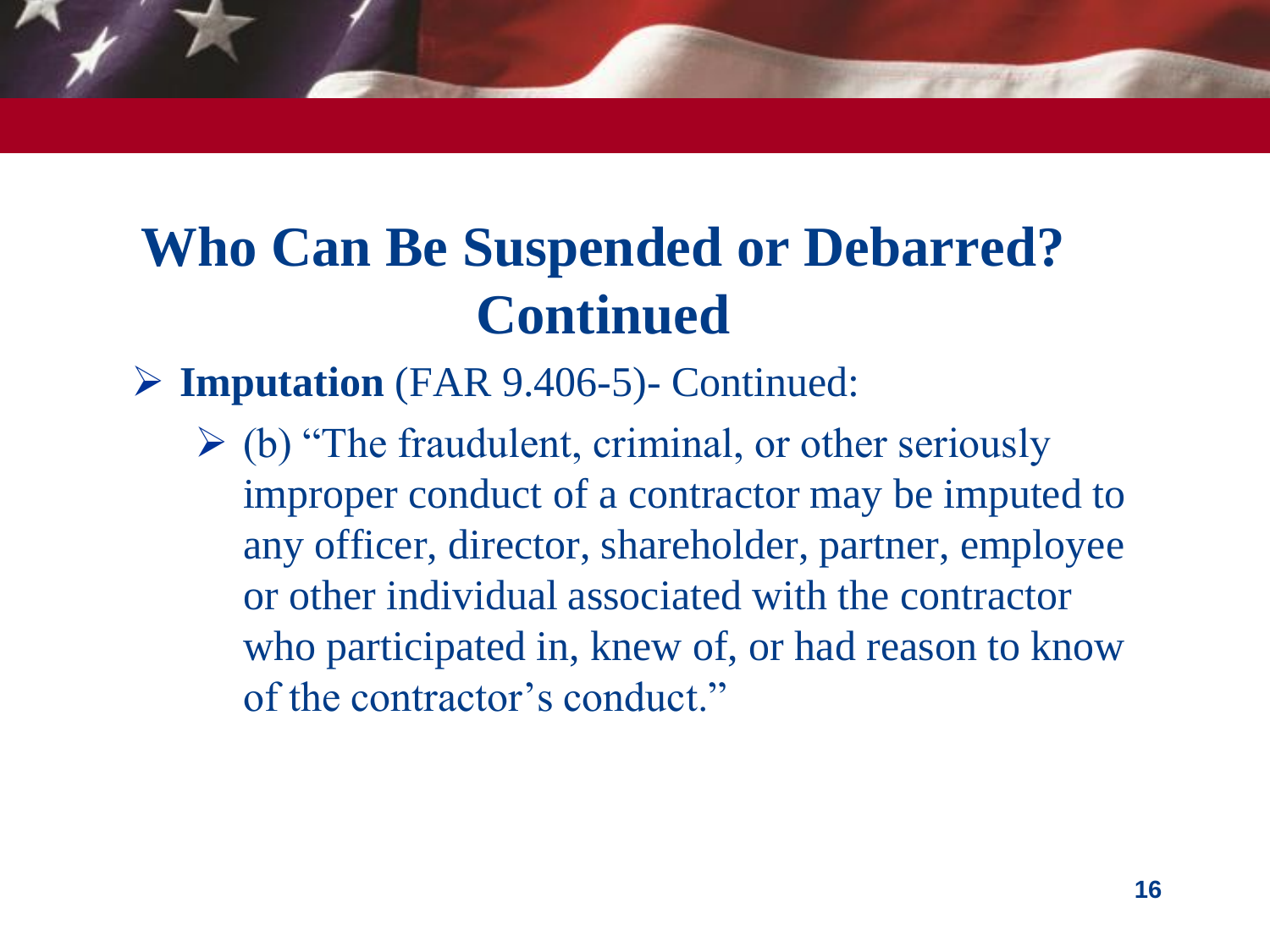Imputation (FAR 9.406-5)- Continued:

 $\triangleright$  (c) "The fraudulent, criminal, or other seriously improper conduct of one contractor participating in a joint venture or similar arrangement may be imputed to participating contractors if the conduct occurred for or on behalf of the joint venture or similar arrangement, or with the knowledge, approval, or acquiescence of these contractors. Acceptance of the benefits derived from the conduct shall be evidence of such knowledge, approval, or acquiescence." **<sup>17</sup>**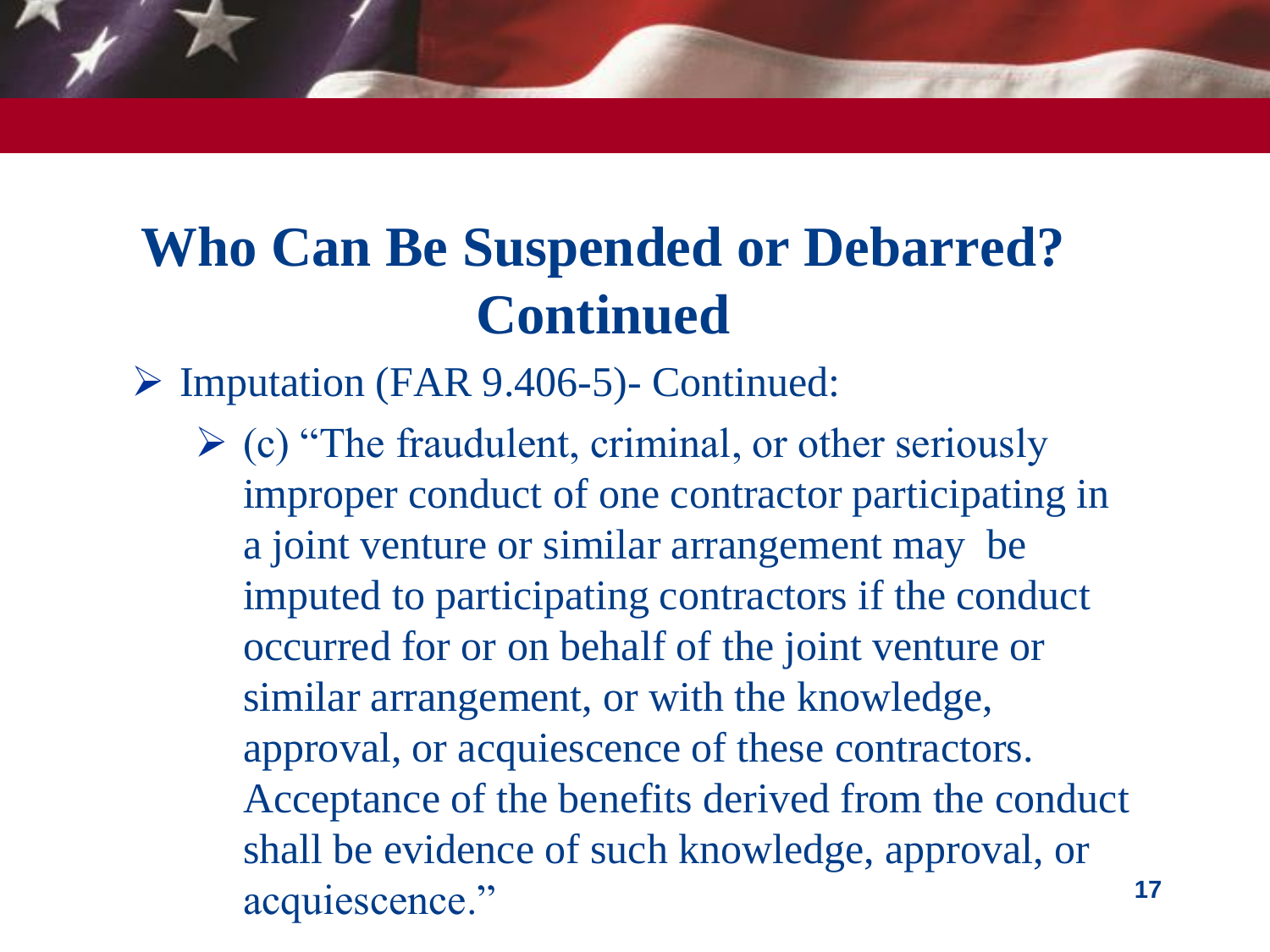#### **Causes for Suspension and Debarment**

- A conviction or civil judgment for committing fraud or a criminal offense in connection with obtaining, attempting to obtain, or performing a public contract or subcontract
- $\triangleright$  Violating antitrust statutes related to offer submission
- Commission of embezzlement, theft, forgery, bribery, falsification or destruction of records, making false statements, tax evasion, violating Federal criminal tax laws, or receiving stolen property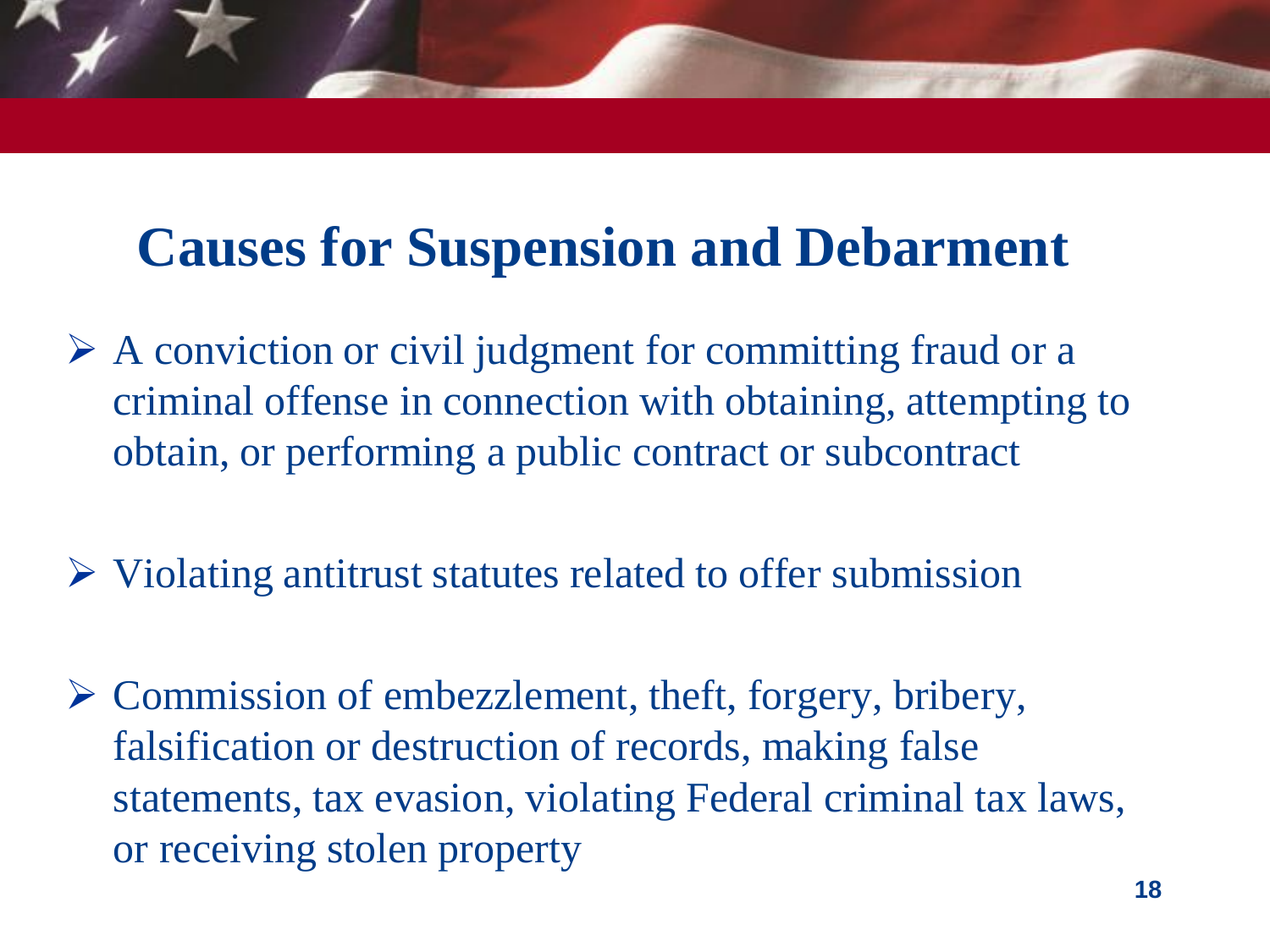- Intentionally using "Made in America" or similar inscription on item sold or shipped to US/outlying areas when not made in either
- $\triangleright$  Committing other offenses indicating a lack of business integrity or business honesty (that affects the present responsibility of the contractor)
- ► Violation of Drug-Free Workplace Act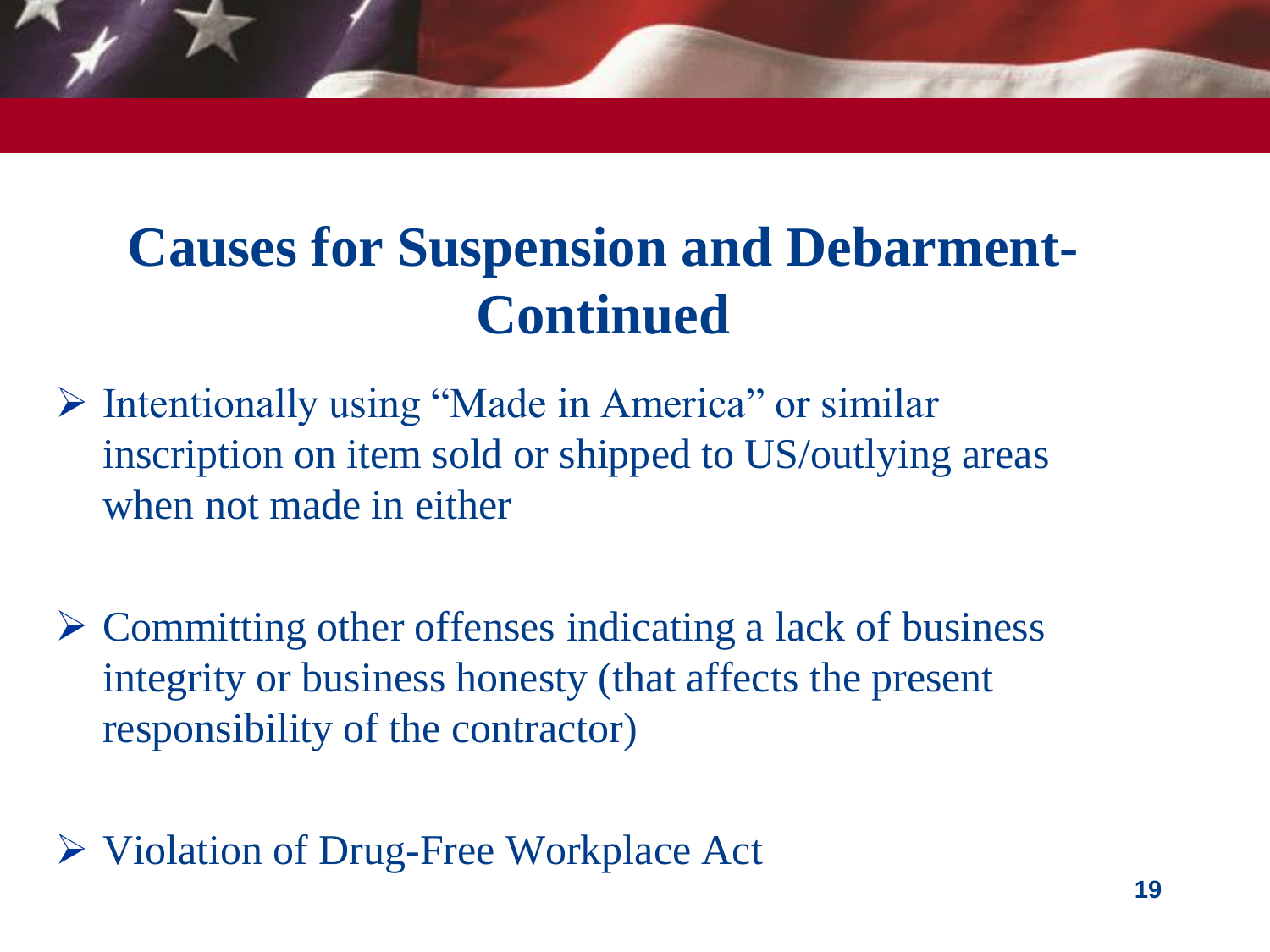- Violation of terms of Government contract/subcontract "so serious to justify debarment." For example:
	- Willful failure to perform one or more contracts
	- History of failure to perform, or unsatisfactory performance, of one or more contracts
- **► Committing Unfair Trade Practice**

Delinquent Federal taxes (in excess of \$3,000)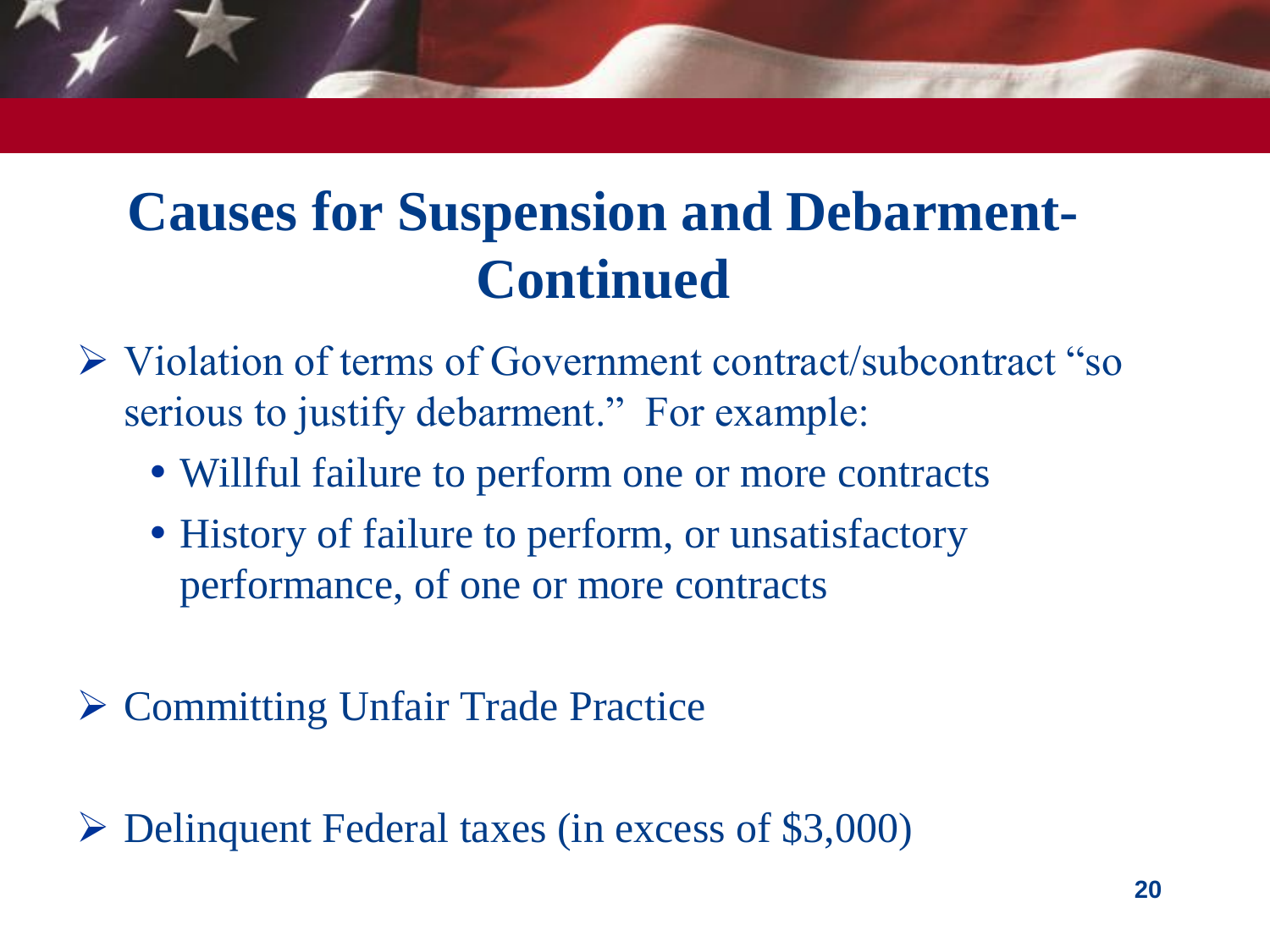- $\triangleright$  Knowing failure of a principal of a contractor, until 3 years after final payment on any Government contract awarded to contractor, to timely disclose to the Government, in connection with the award, performance, or closeout of the contract or a subcontract there under:
	- Credible evidence of violations of certain criminal laws
	- The civil False Claims Act
	- Significant overpayment(s) on contract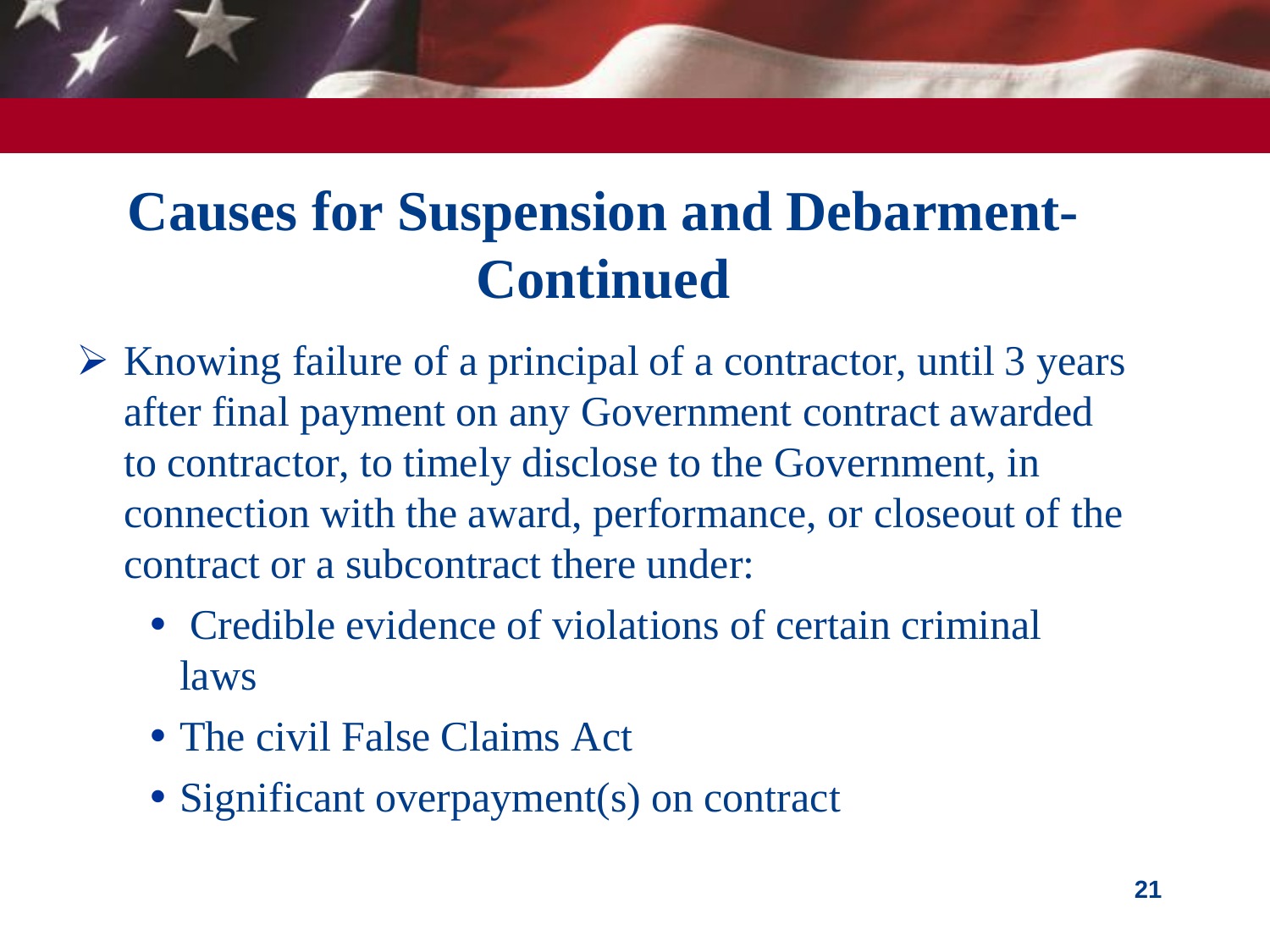

- $\triangleright$  Failure to comply with the Immigration and Nationality Act
- $\triangleright$  Any other cause of so serious or compelling a nature that it affects the present responsibility of the contractor or subcontractor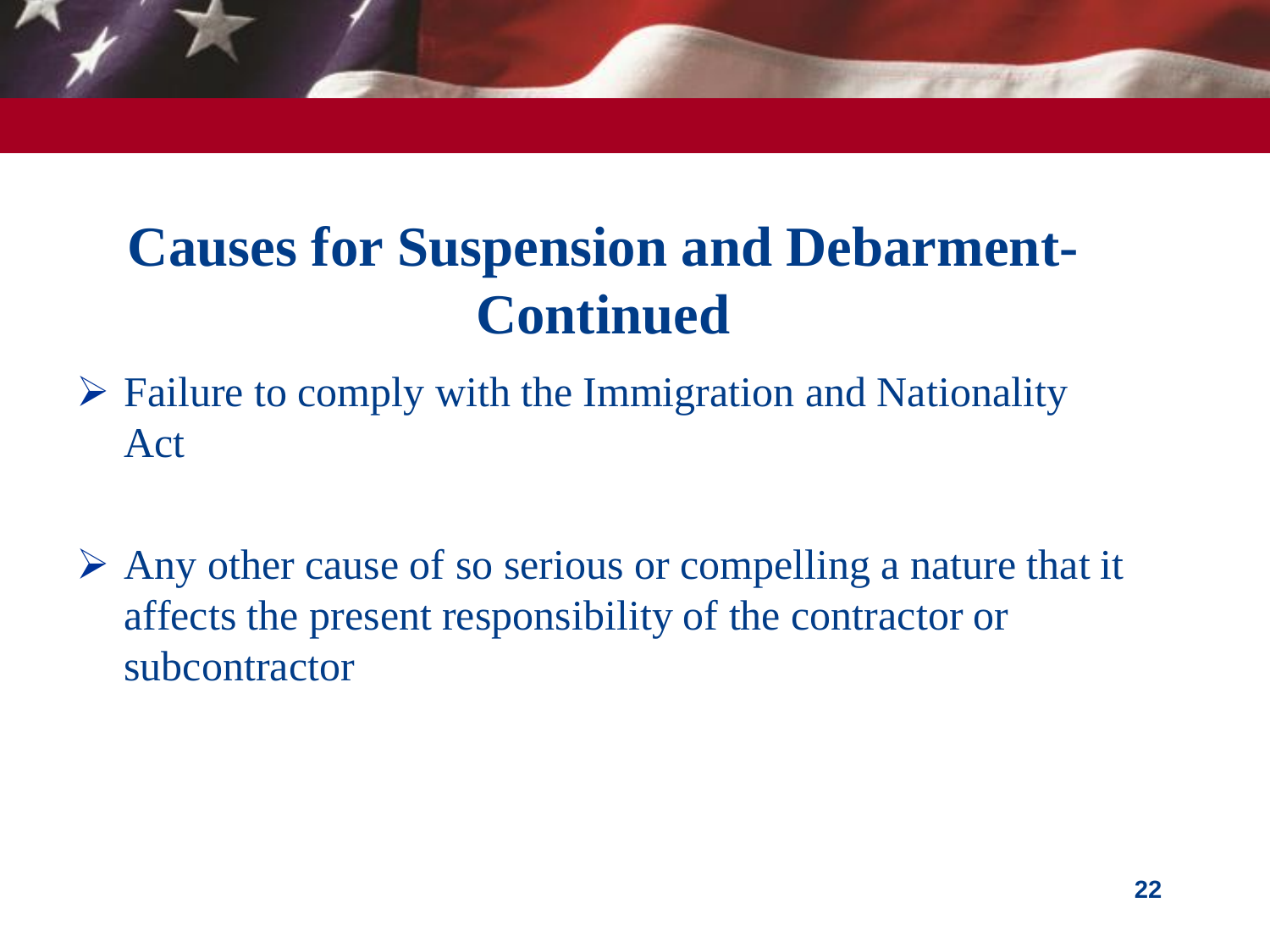- $\triangleright$  The cause for suspension and debarment can be judicially based or "fact-based"
	- Fact-based grounds often come from:
		- Issues brought to the SDO's attention through OIG contract audits
		- OIG investigations
		- Disclosures from contractors
		- Acquisition workforce reports of violations

*The cause for suspension and debarment does not need to relate to work on a Federal contract* **<sup>23</sup>**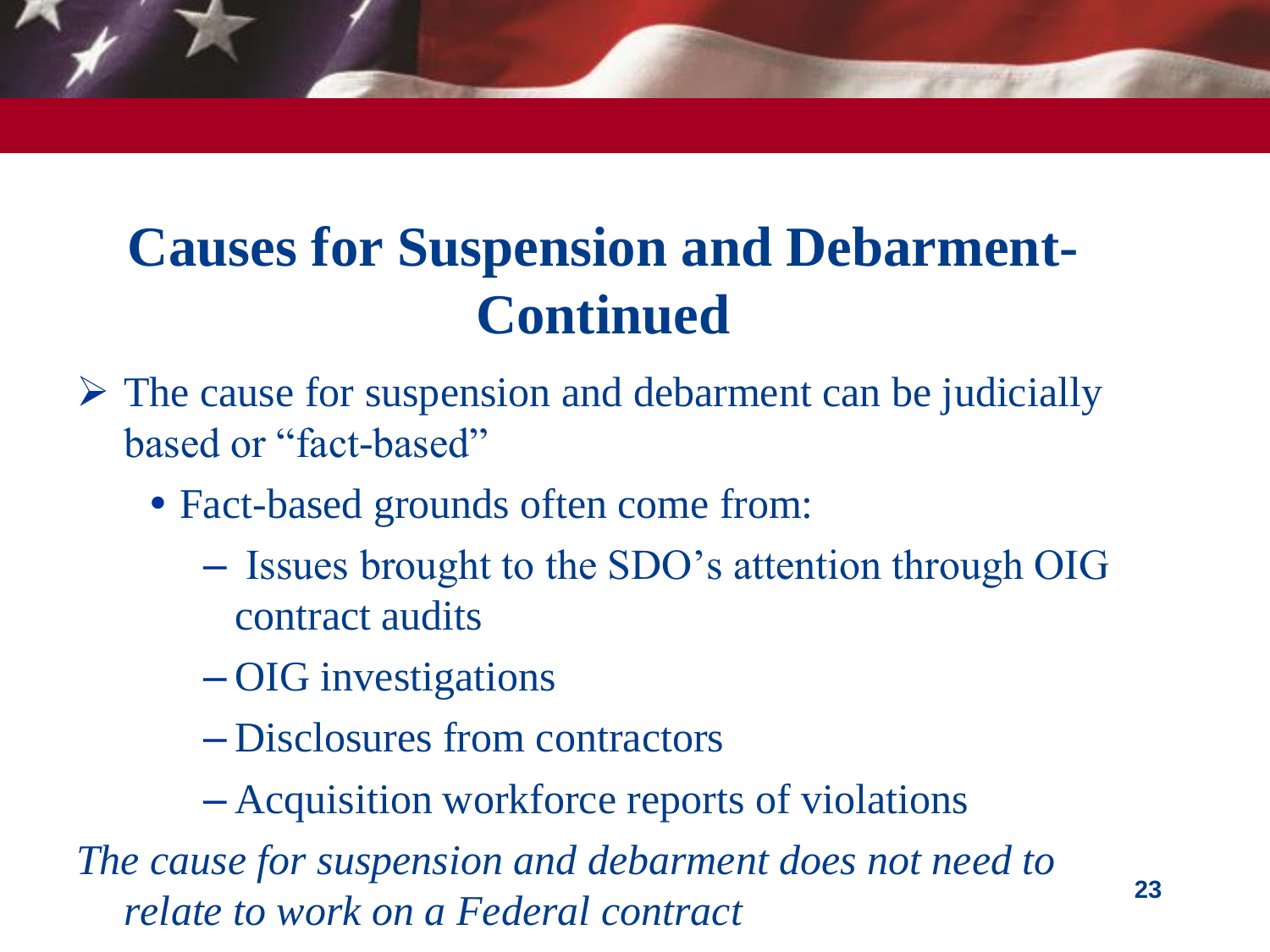## **Contractor Has Opportunity to Respond to Suspension or Debarment Action**

- $\triangleright$  Contractor afforded thirty days to respond and to submit arguments and supporting documents against the action
	- The contractor may obtain the administrative record upon which the action is based
	- The contractor may respond on own or with assistance of counsel
- Contractor must demonstrate to the satisfaction of the SDO that the contractor is **presently responsible**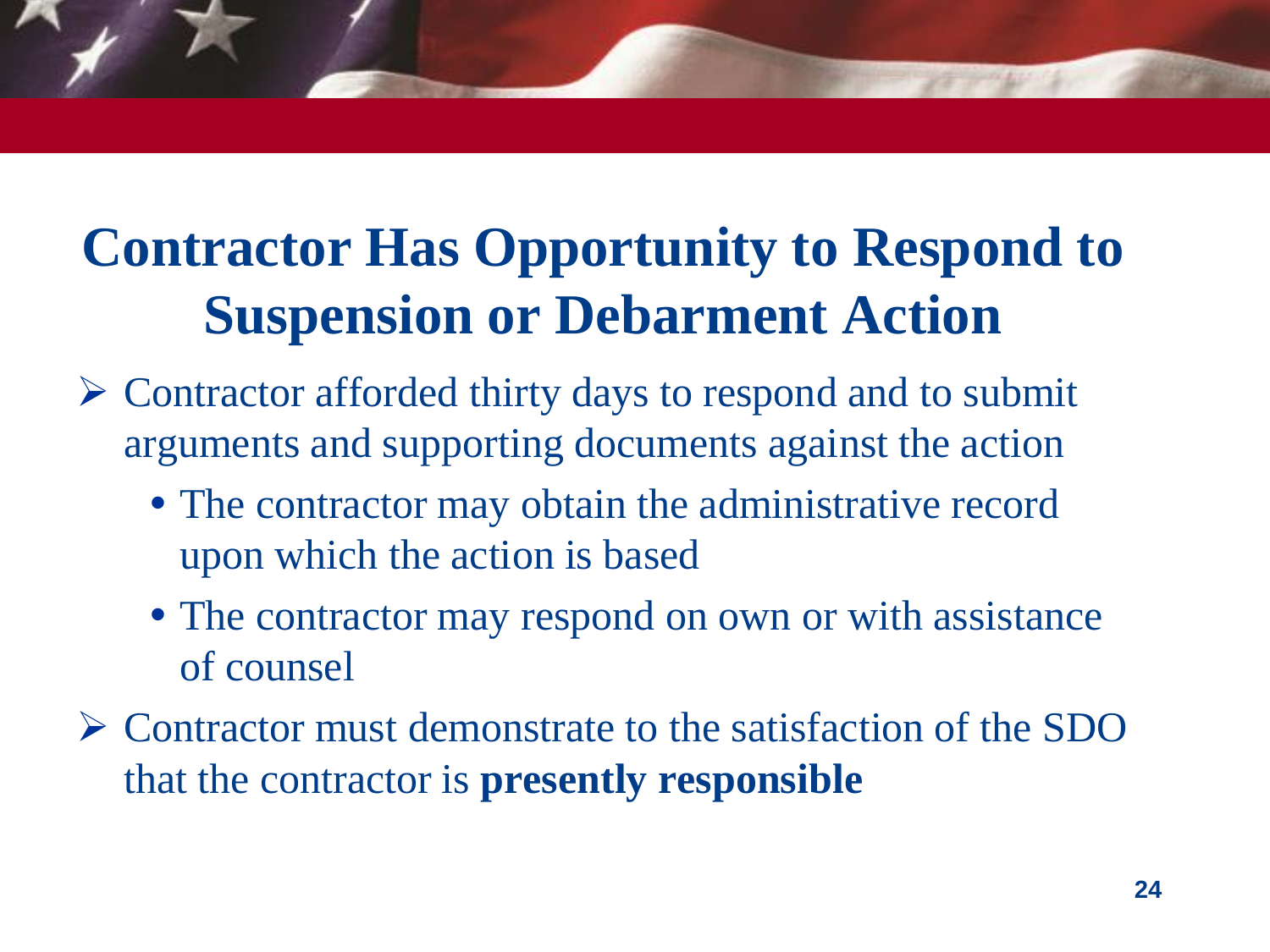

# **WHAT IS PRESENT RESPONSIBILITY?**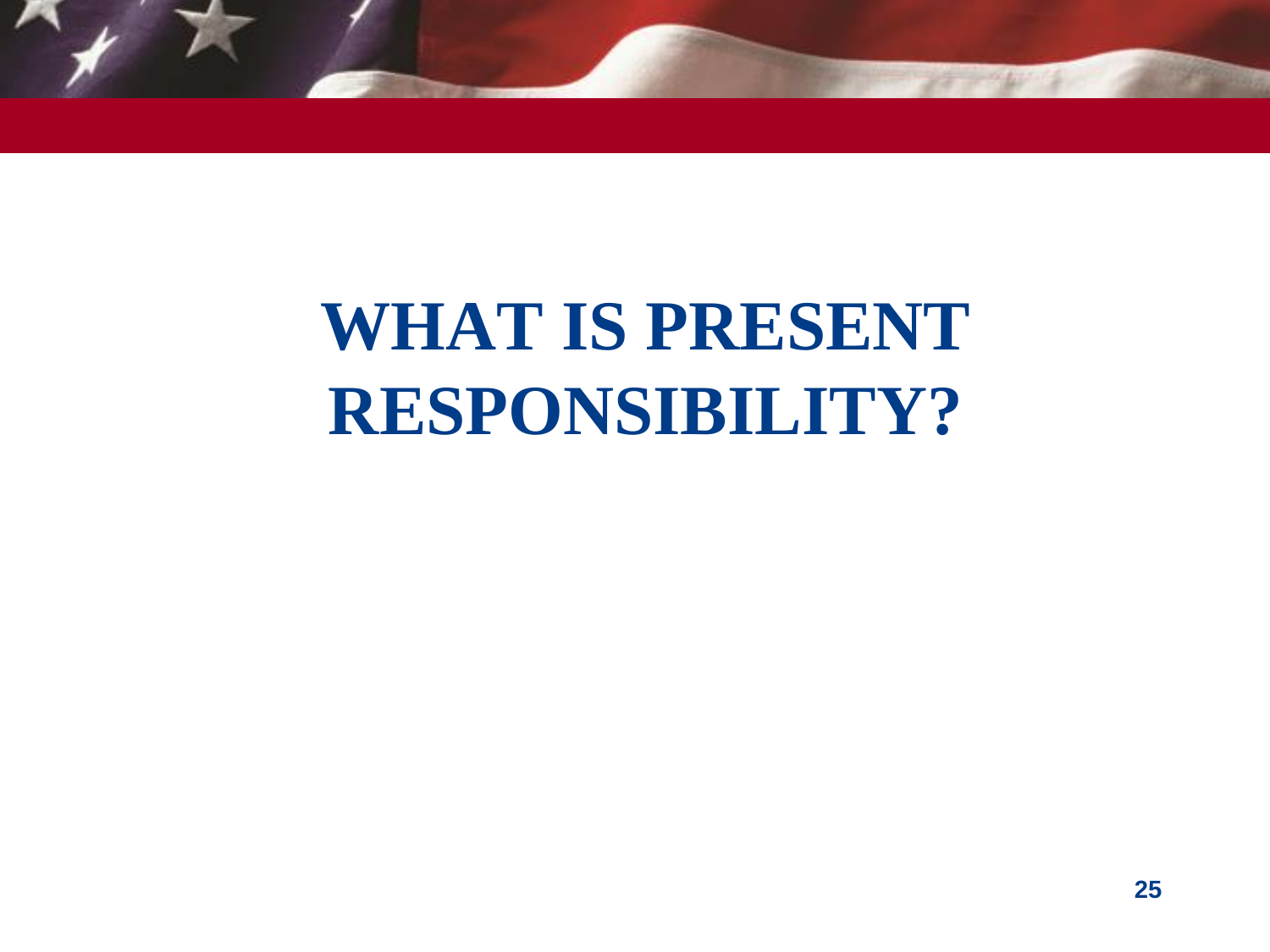### **Present Responsibility**

- $\triangleright$  Distinct from FAR 9.1 responsibility determination
- $\triangleright$  This assessment only comes after there is a common understanding of the underlying misconduct
- $\triangleright$  SDO asks about the contractor:
	- Despite the contractor's prior misconduct, is the contractor presently responsible?
	- Can the contractor be trusted to perform in accordance with contract requirements, governing law, and overall, to conduct themselves ethically?

 $\triangleright$  Inquiry focuses on the perceived ability of a contractor to contract with the Government in a responsible manner **<sup>26</sup>**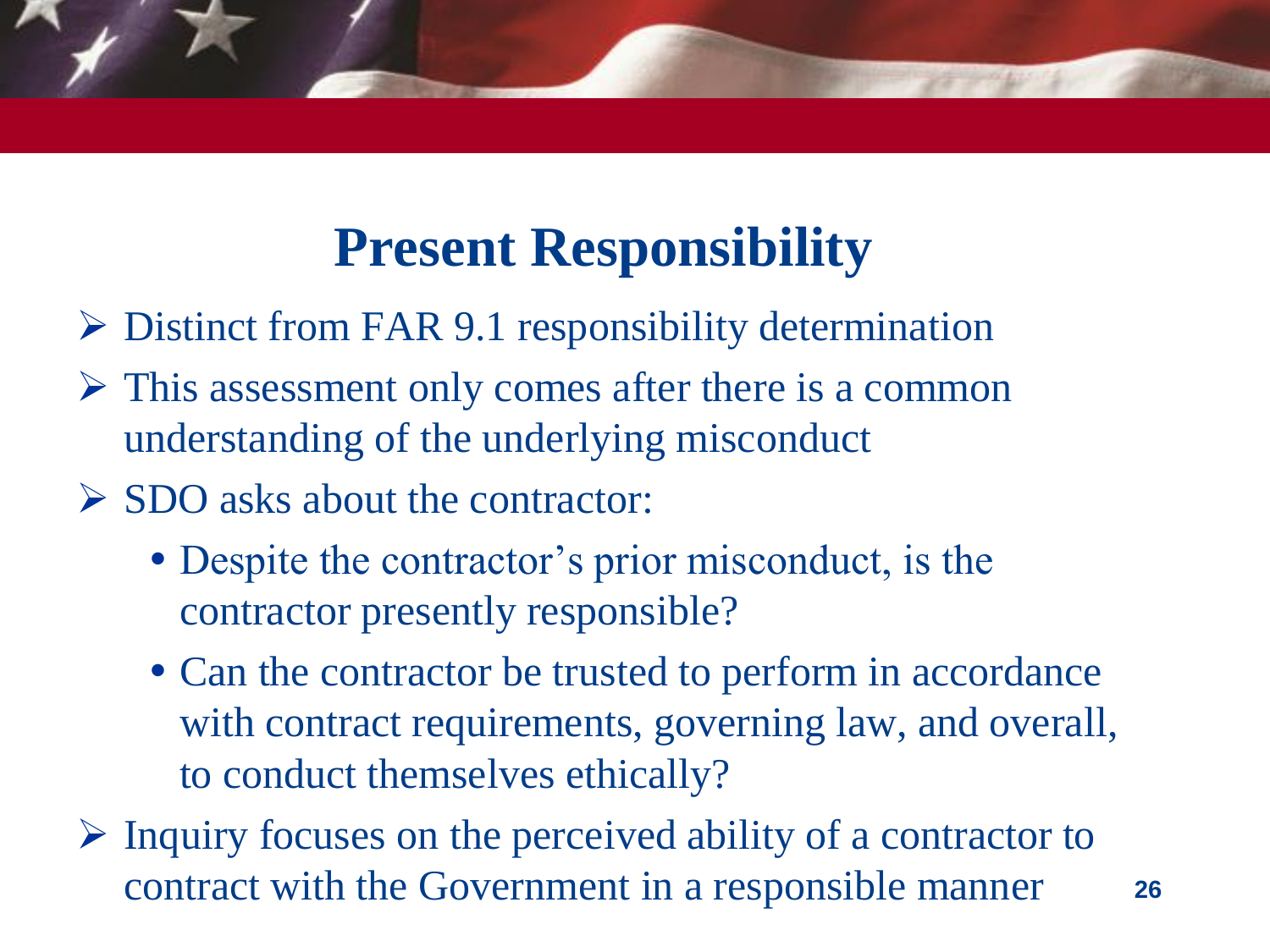## **Present Responsibility Continued**

- $\triangleright$  SDO's inquiry into a contractor's present responsibility focuses on the contractor's:
	- Honesty
	- Integrity
	- Competence
	- Other case-specific features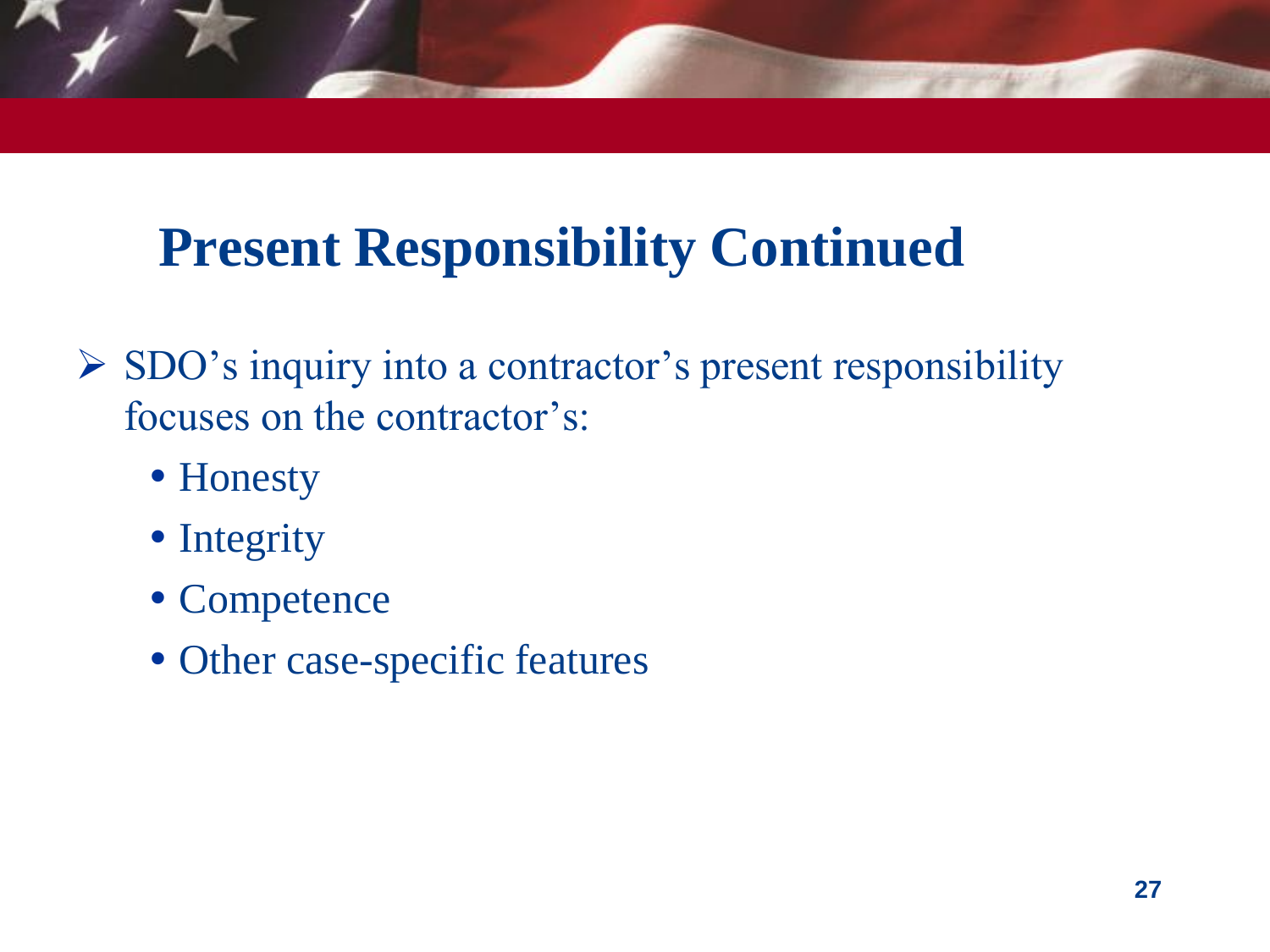## **FAR Mitigating Factors**

#### **1) Standards of Conduct - 9.406-1(a)(1)**:

 Whether the contractor had effective standards of conduct and internal control systems in place at the time of the activity which constitutes cause for debarment or had adopted such procedures prior to any Government investigation of the activity cited as a cause for debarment.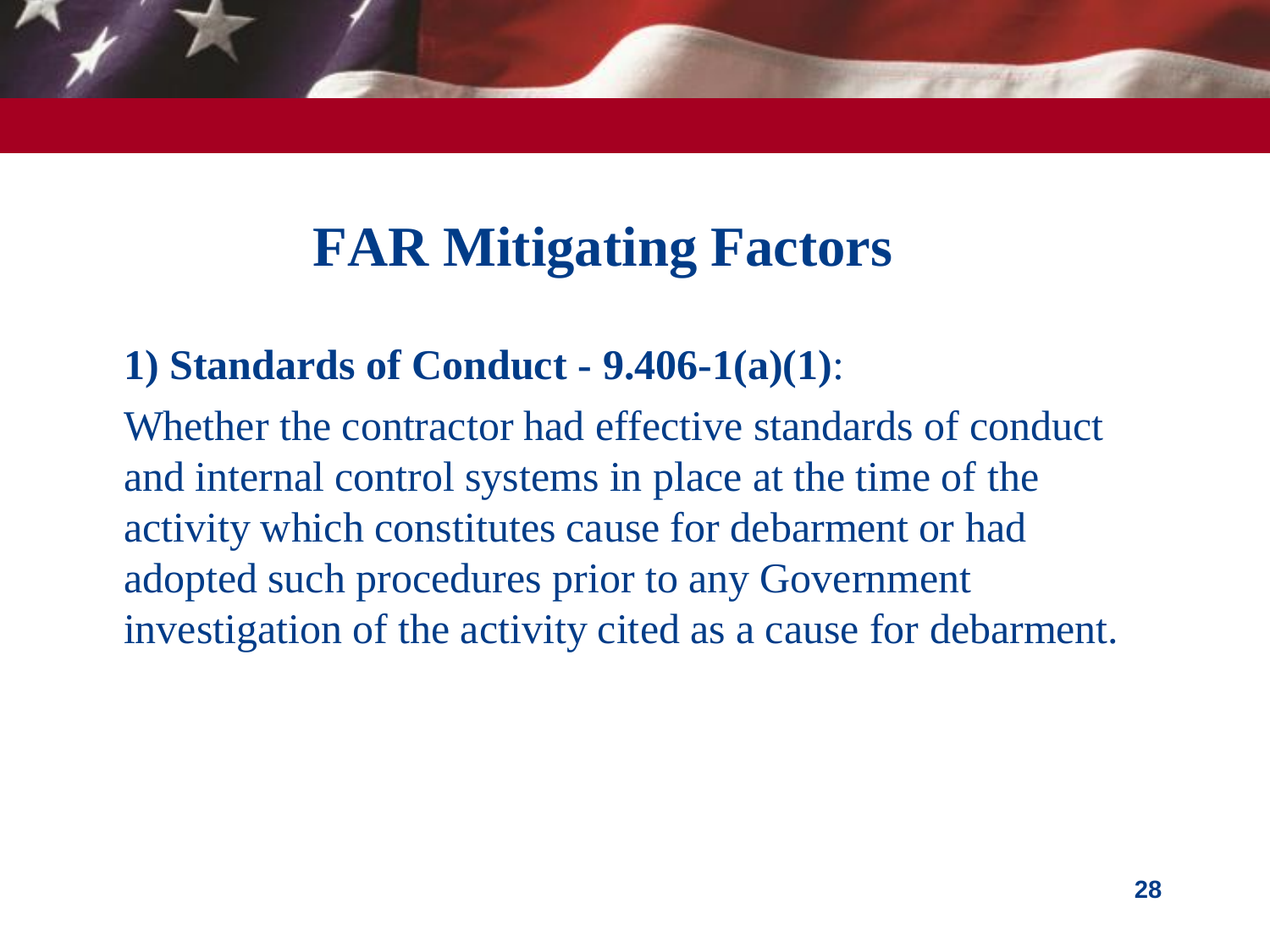#### **2) Voluntary Disclosure- FAR 9.406-1(a)(2):**

 Whether the contractor brought the activity cited as a cause for debarment to the attention of the appropriate Government agency in a timely manner.

#### **3) Internal Investigation- FAR 9.406-1(a)(3):**

 Whether the contractor has fully investigated the circumstances surrounding the cause for debarment and, if so, made the result of the investigation available to the debarring official.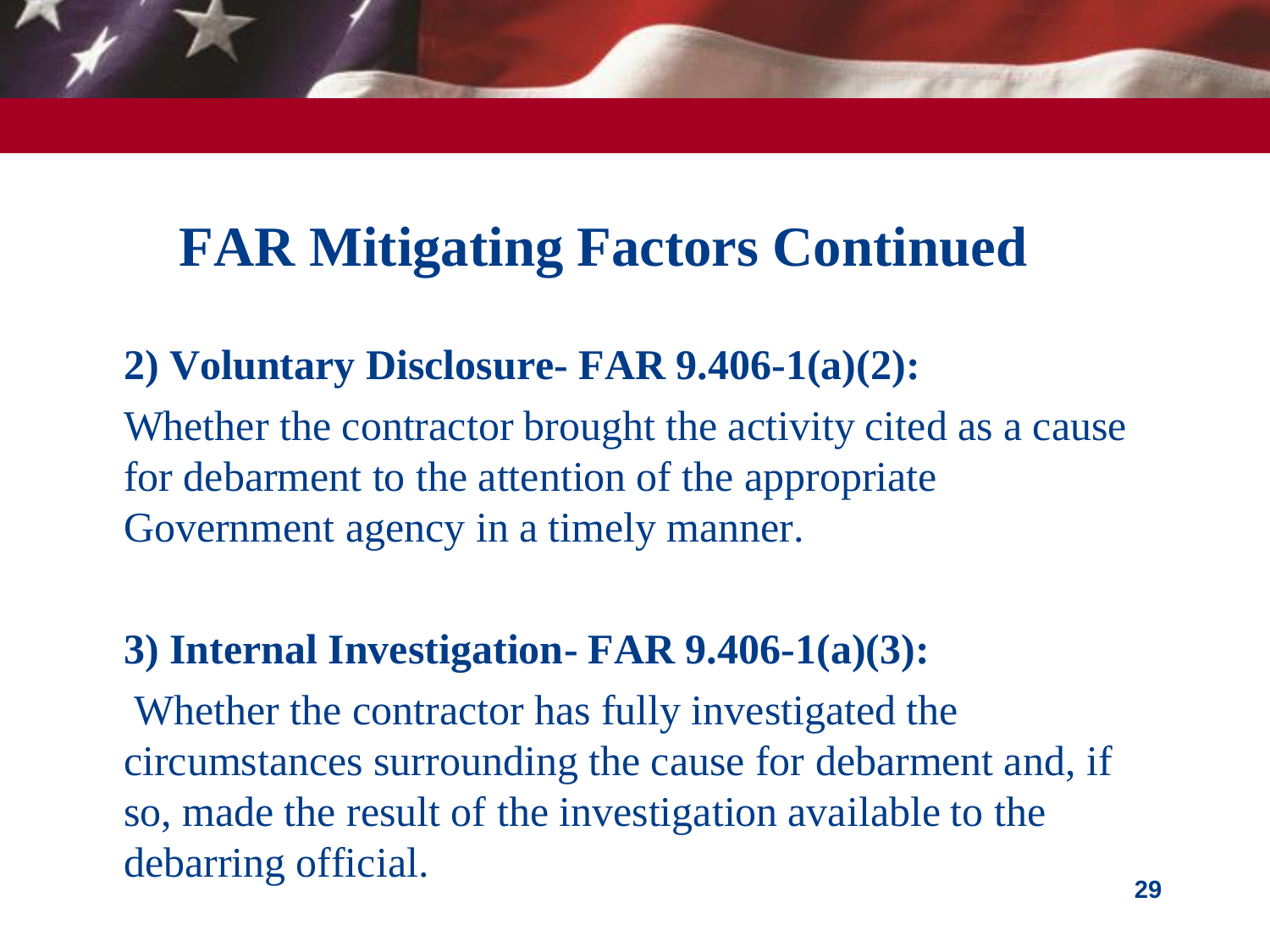#### **4) Full Cooperation- FAR 9.406-1(a)(4):**

 Whether the contractor cooperated fully with Government agencies during the investigation and any court or administrative action.

#### **5) Paid Costs/ Restitution- FAR 9.406-1(a)(5):**

 Whether the contractor has paid or has agreed to pay all criminal, civil, and administrative liability for the improper activity, including any investigative or administrative costs incurred by the Government, and has made or agreed to make full restitution. **30**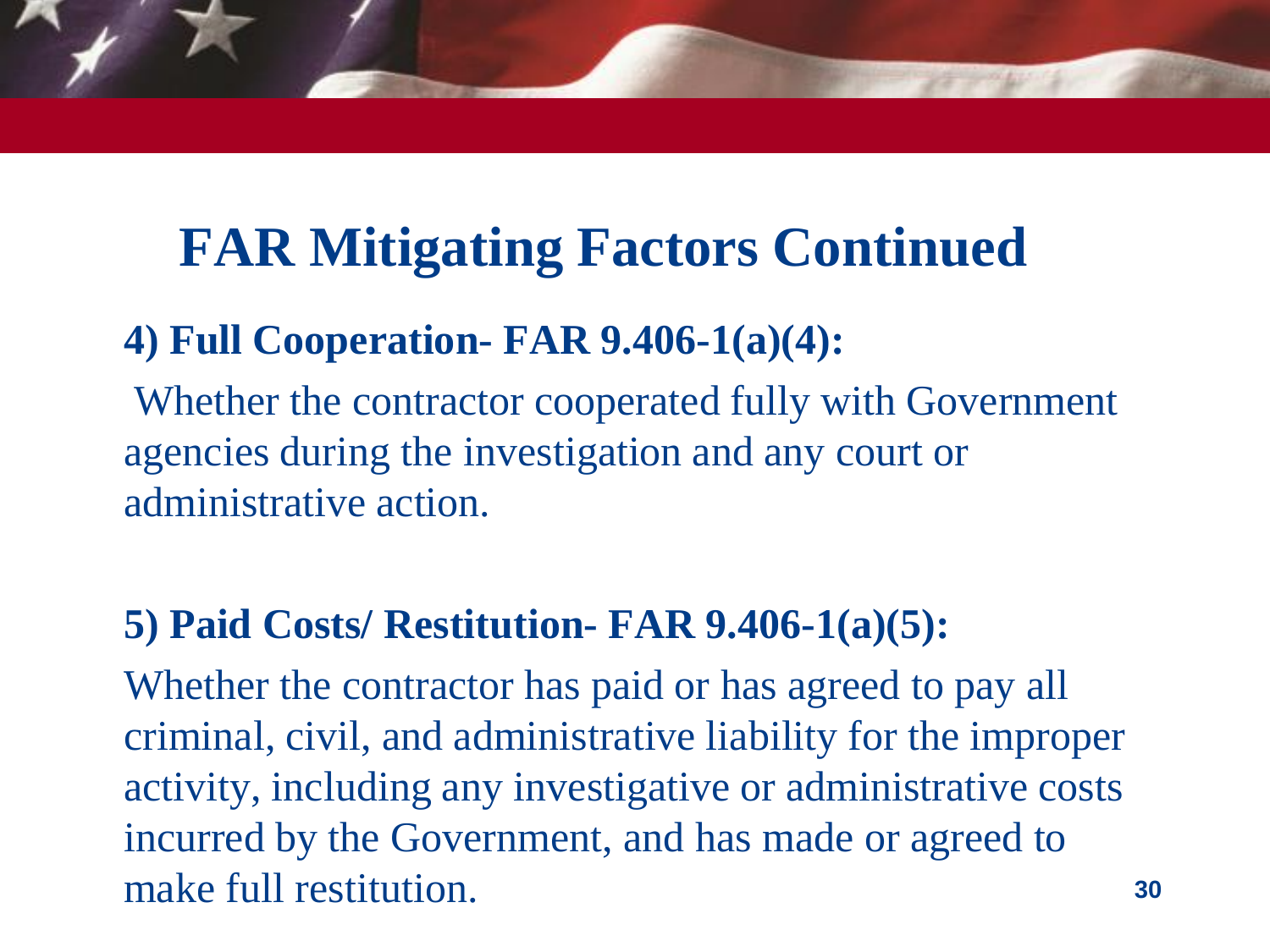#### **6) Disciplined Employee- FAR 9.406-1(a)(6):**

 Whether the contractor has taken appropriate disciplinary action against the individuals responsible for the activity which constitutes cause for debarment.

#### **7) Agreed to Implement Remedial Actions- FAR 9.406- 1(a)(7):**

 Whether the contractor has implemented or agreed to implement remedial measures, including any identified by the Government.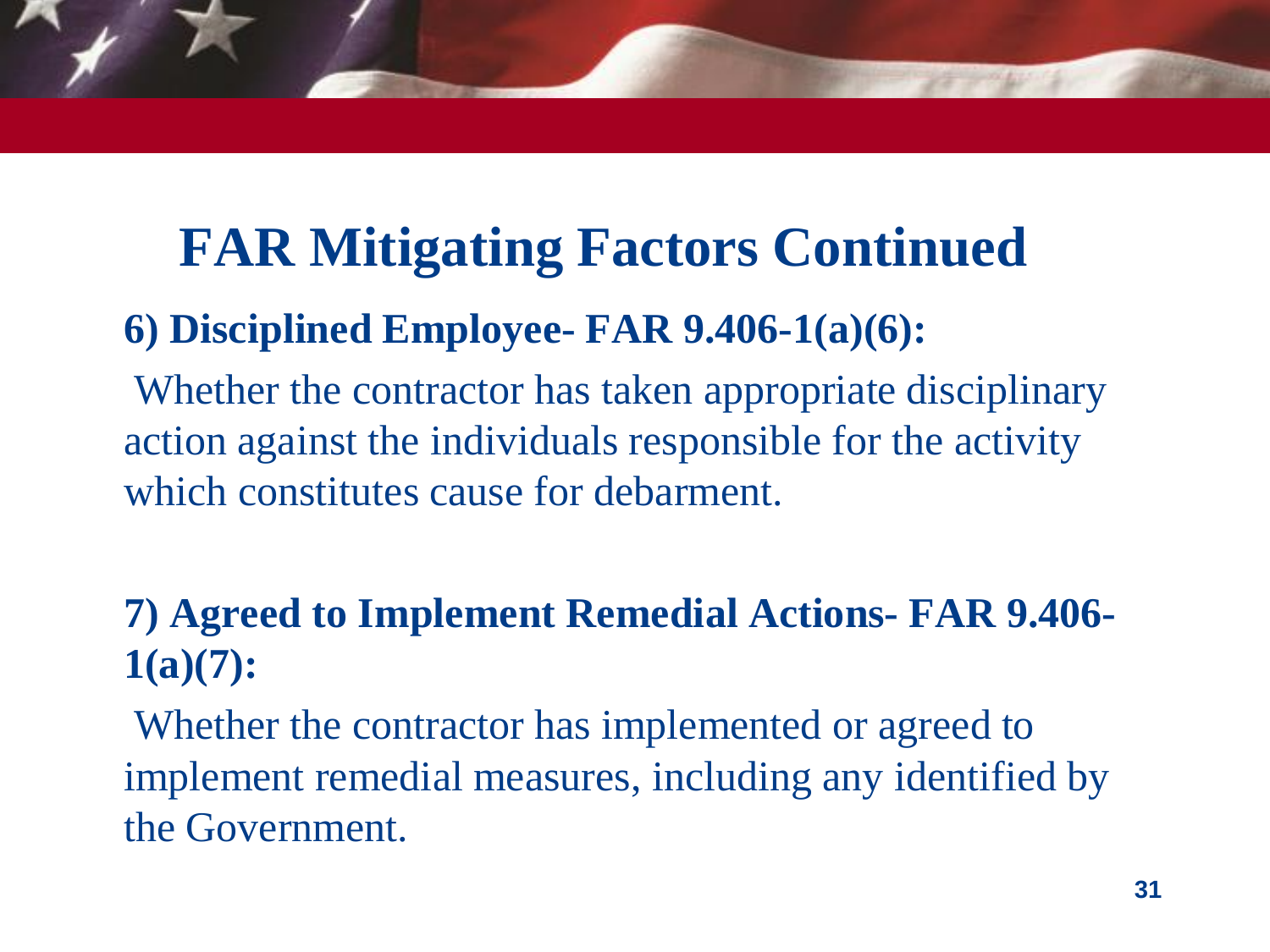#### **8) Ethics Training- FAR 9.406-1(a)(8):**

 Whether the contractor has instituted or agreed to institute new or revised review and control procedures and ethics training programs.

 **9) Adequate Amount of Time Passed- FAR 9.406- 1(a)(9):** Whether the contractor has had adequate time to eliminate the circumstances within the contractor's organization that led to the cause for debarment.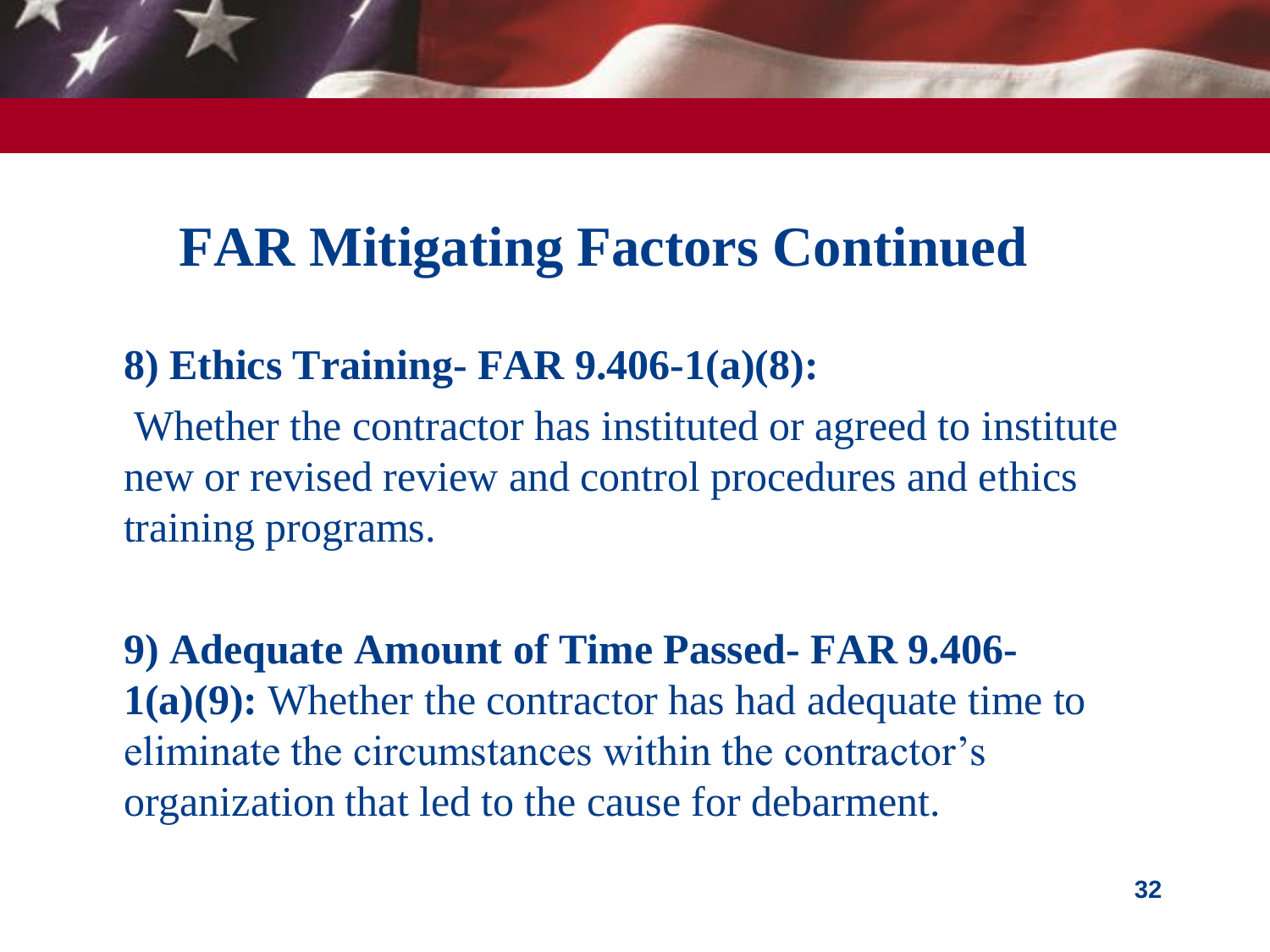#### **10) Management Recognition of the Problem- FAR 9.406-1(a)(10):**

Whether the contractor's management recognizes and understands the seriousness of the misconduct giving rise to the cause for debarment and has implemented programs to prevent recurrence.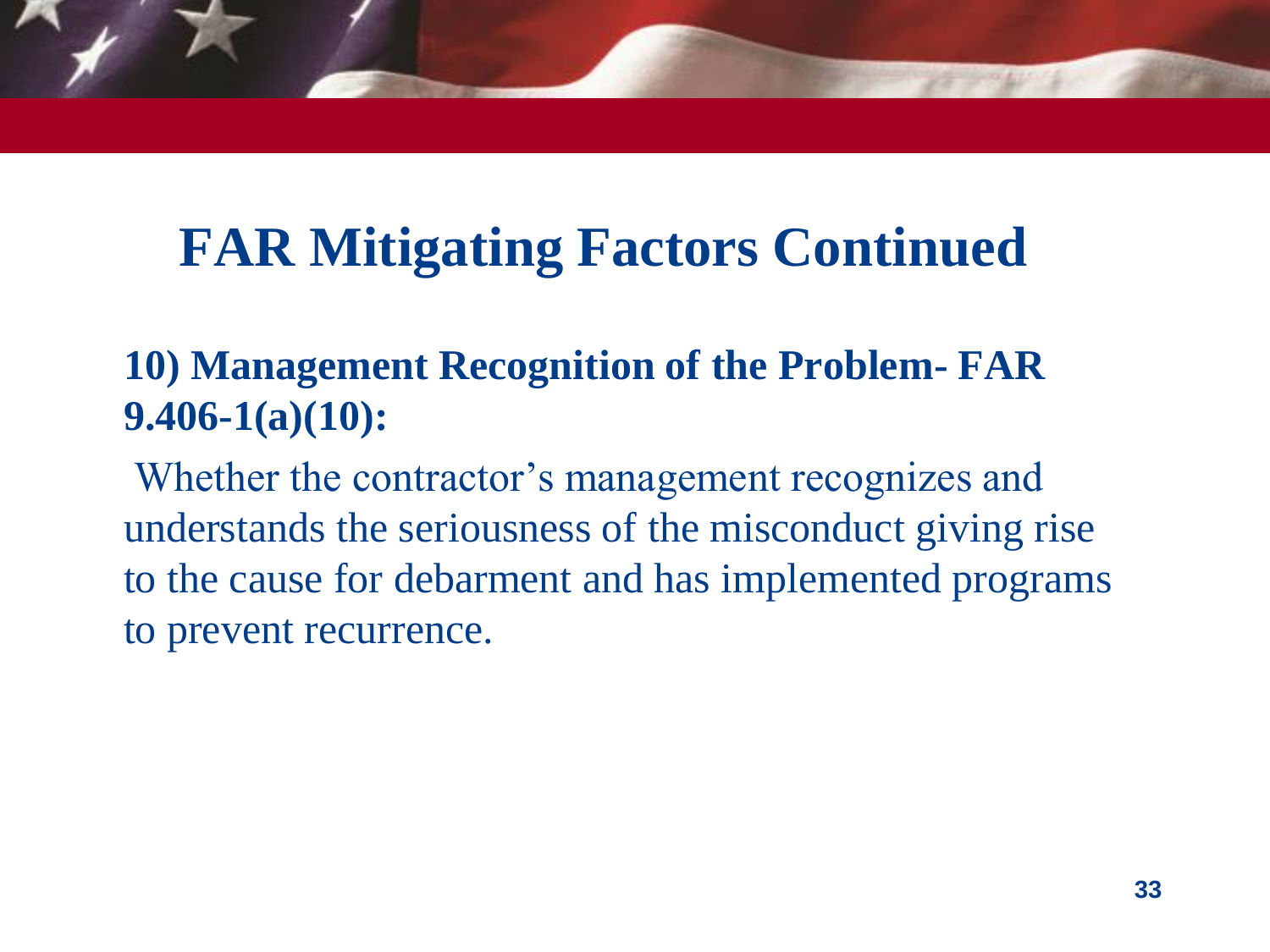

# **EFFECTS OF SUSPENSION AND DEBARMENT**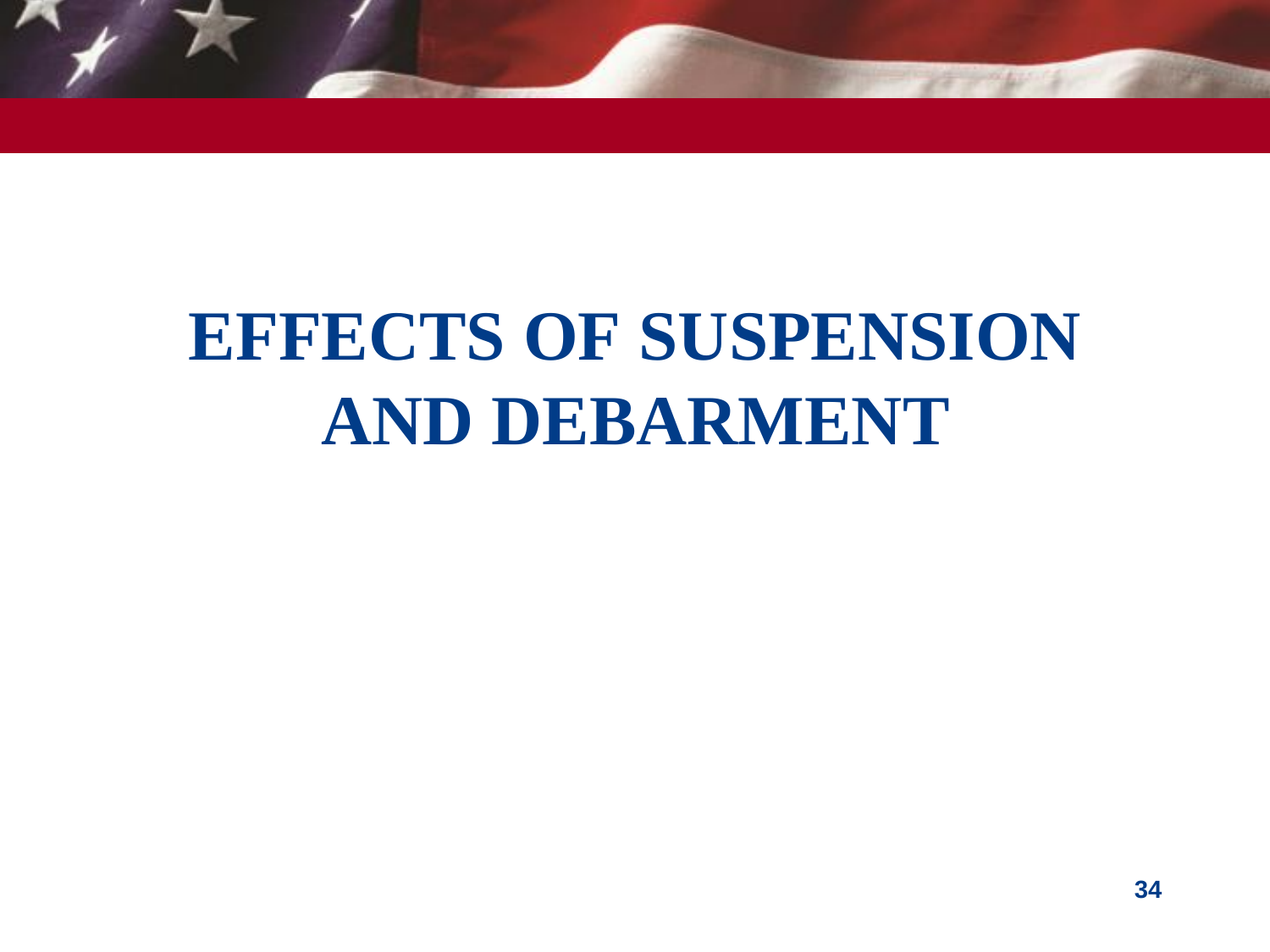## **Direct Effects of Suspension and Debarment on Contractors**

 $\triangleright$  Per FAR 9.405, contractors are excluded from:

- Receiving contracts, unless there is a compelling reason for such action
- Serving as a subcontractor on a Federal contract
- Conducting business with the Government as agents or representatives of other contractors
- Acting as individual sureties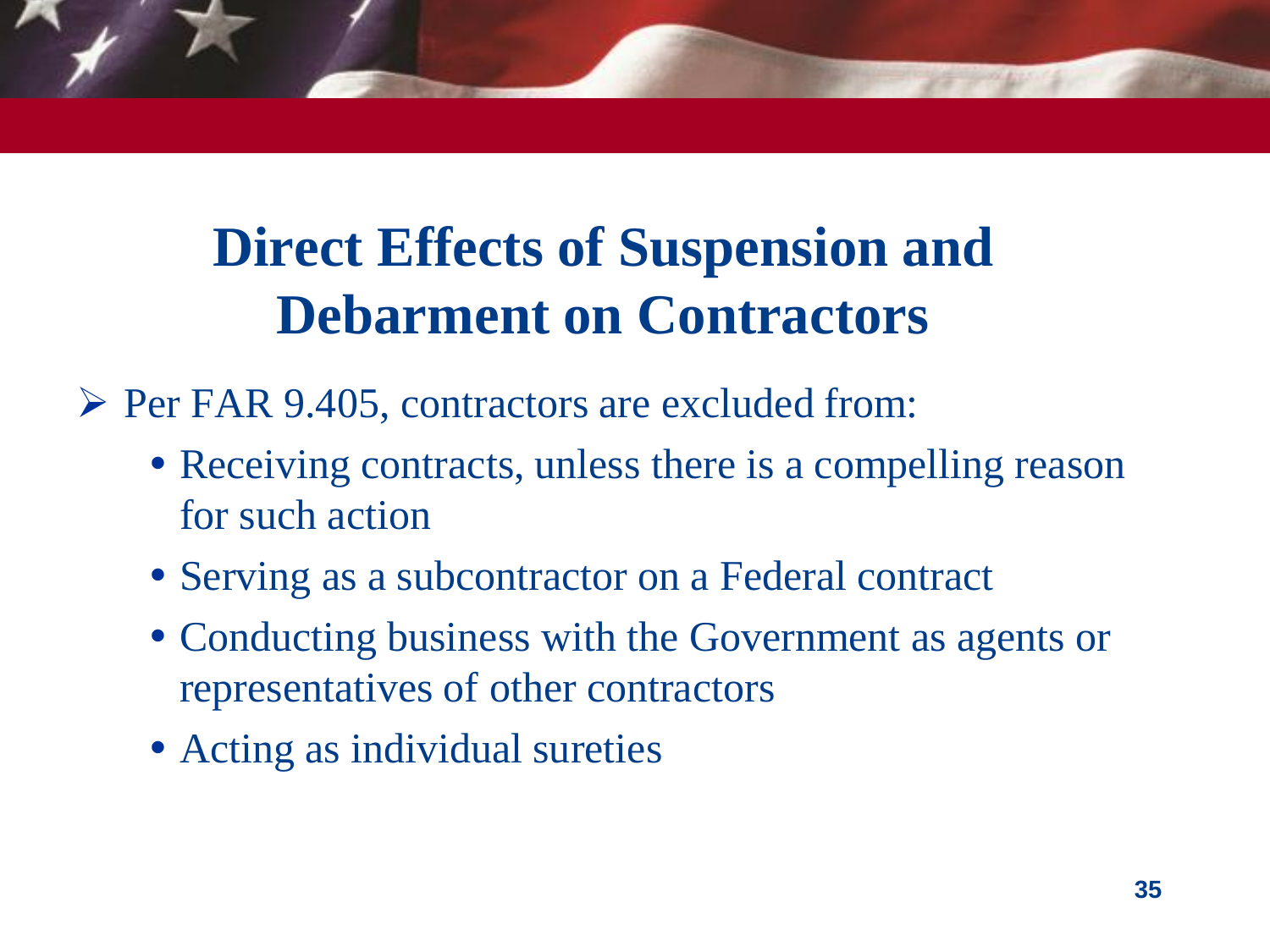## **Direct Effects of Suspension and Debarment on Contractors- Continued**

- Bids submitted from excluded contractors must be rejected (unless compelling needs determination made)
- Proposals, quotations or offers submitted by excluded contractors shall not be evaluated for award or included in the competitive range, nor shall discussions be conducted with ineligible offerors (unless compelling needs determination has been made)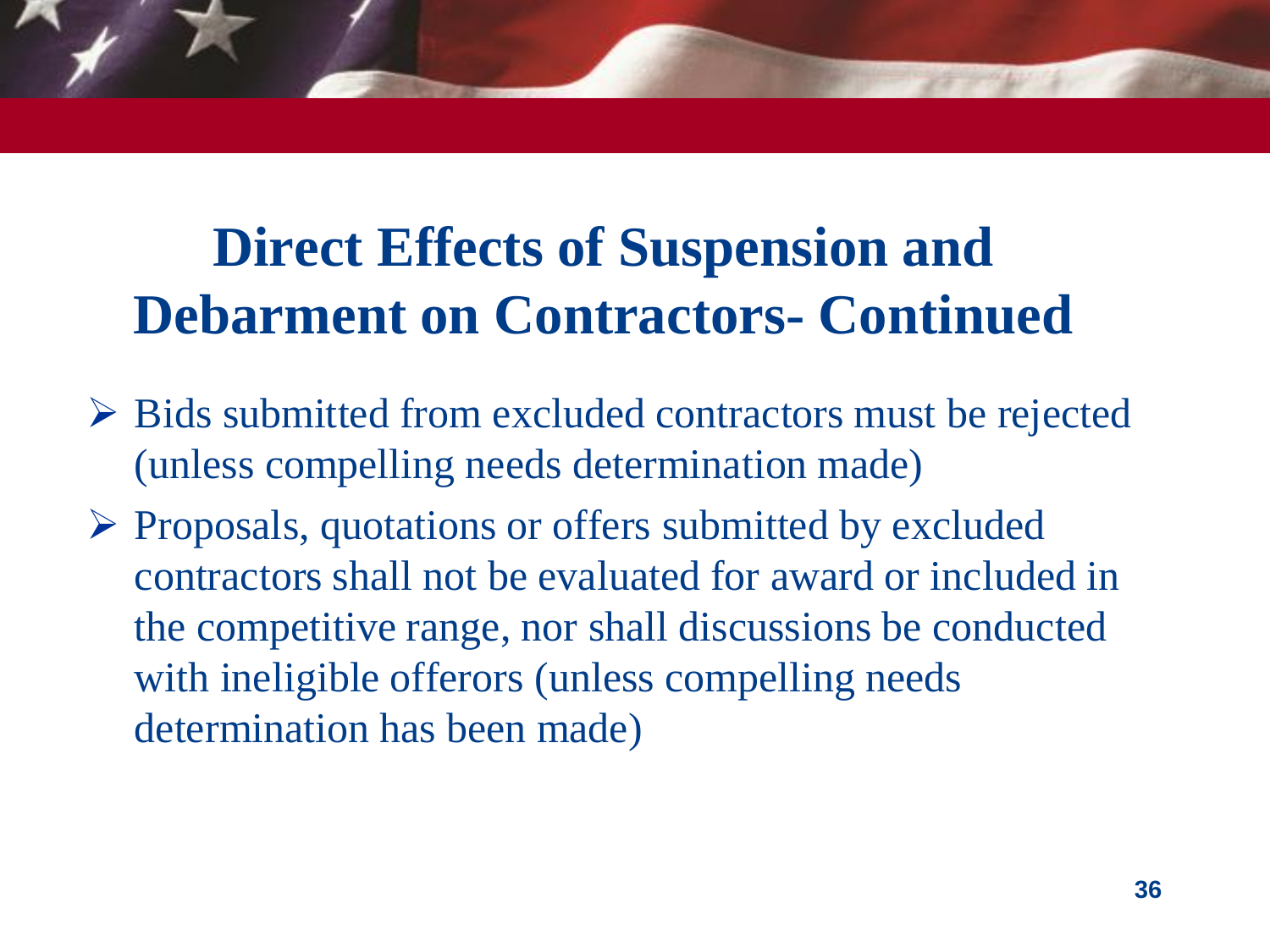## **Direct Effects of Suspension and Debarment on Contractors- Continued**

- $\triangleright$  Per FAR 9.405-1, contracts/ subcontracts held at time excluded can continue, however (unless compelling needs determination is made), the agency **cannot**:
	- Place orders exceeding guaranteed minimum under ID/IQ contracts
	- Place orders under optional FSS contracts, BPAs, basic ordering agreements
	- Add new work, exercise options, extend current contracts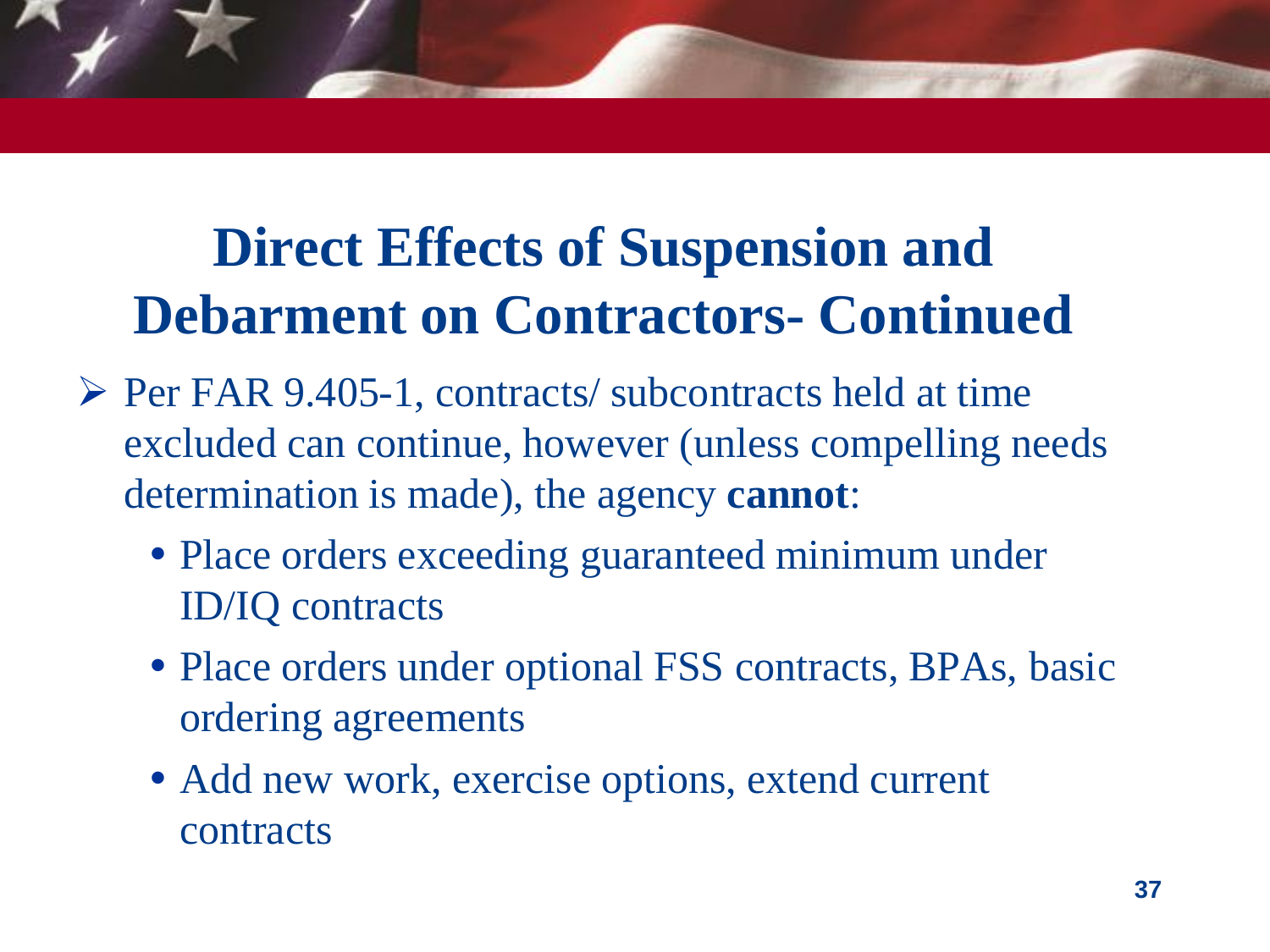## **Collateral Effects of Suspension and Debarment on Contractors**

- $\triangleright$  Potential ruin of business
- $\triangleright$  Reputational damage
- Loss of:
	- Goodwill
	- Revenue
	- Security clearance
	- Specialty license
- $\triangleright$  Contraction of credit and/or denial of loans
- Disadvantage when competing for state contracts **<sup>38</sup>**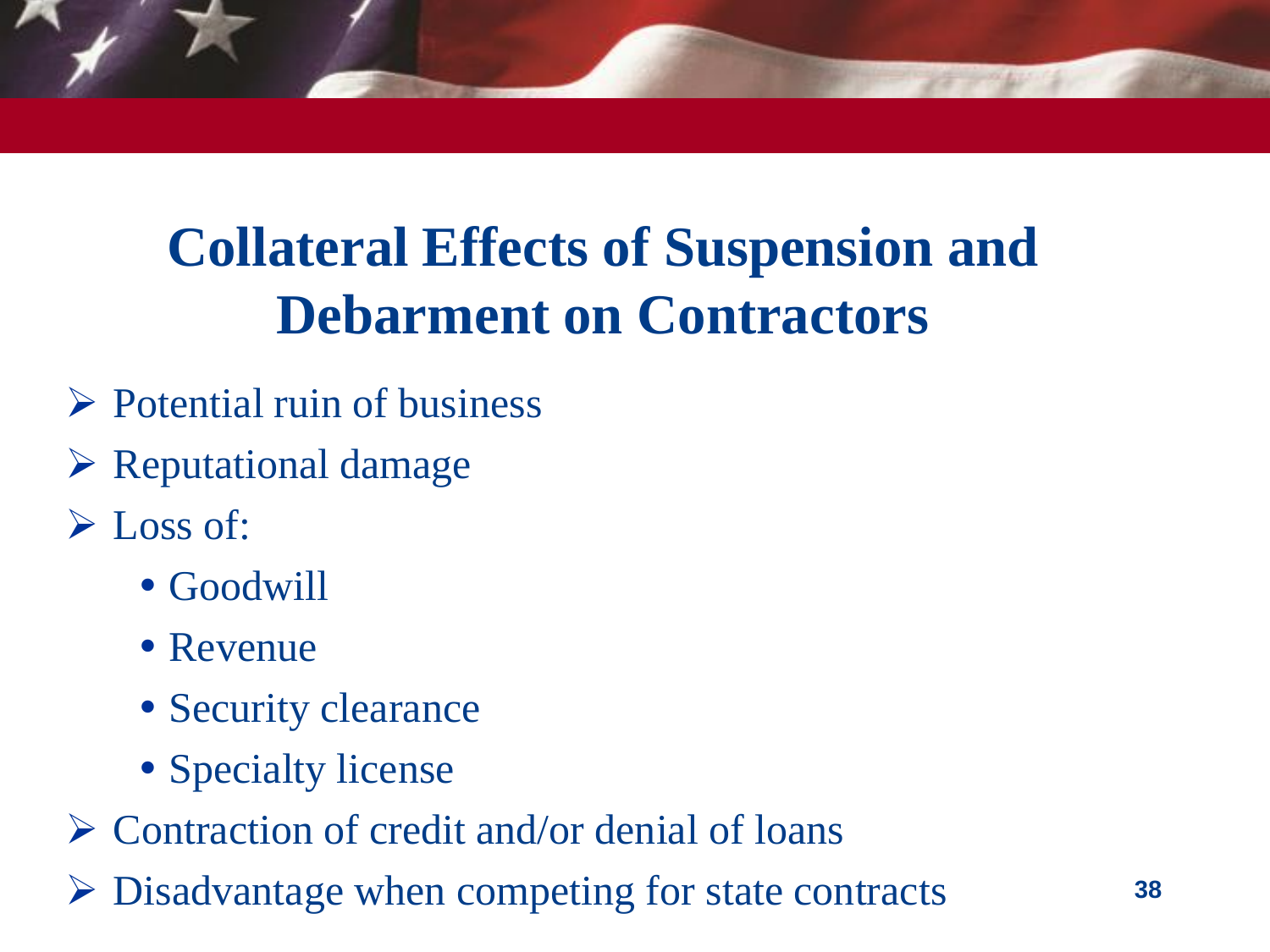

# **HOW DOES THE SUSPENSION AND DEBARMENT PROCESS WORK?**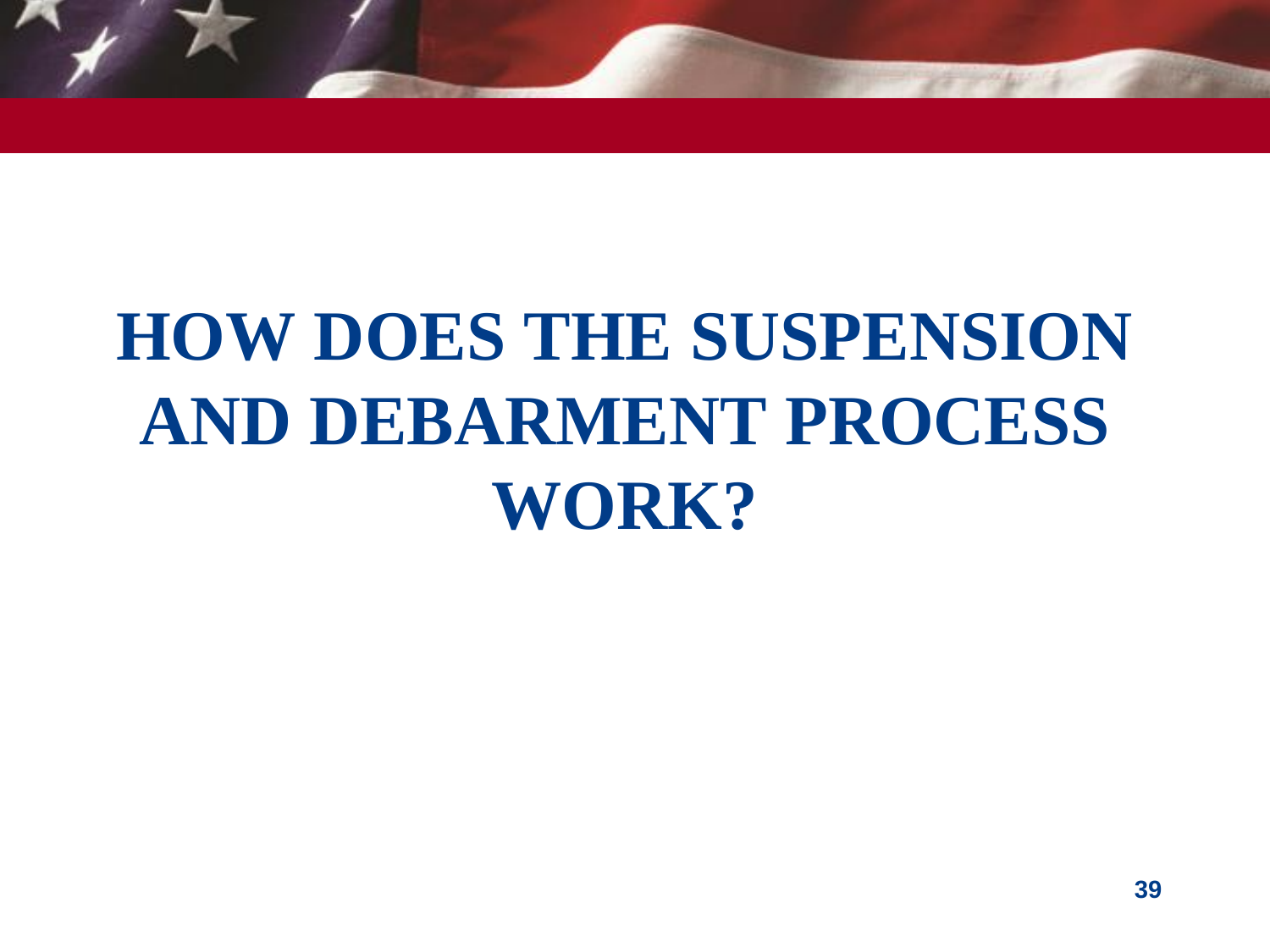

## **Who is Involved in a Suspension and Debarment Case? (The Civilian Agency Model)**

- **► Office of Inspector General**
- $\triangleright$  Acquisition Workforce COs, CORs, Contracts Specialists
- $\triangleright$  Suspension and Debarment Official
- $\triangleright$  Suspension and Debarment Staff
- Agency Legal Counsel
- $\triangleright$  Contractor
- Contractor's Counsel (if retained)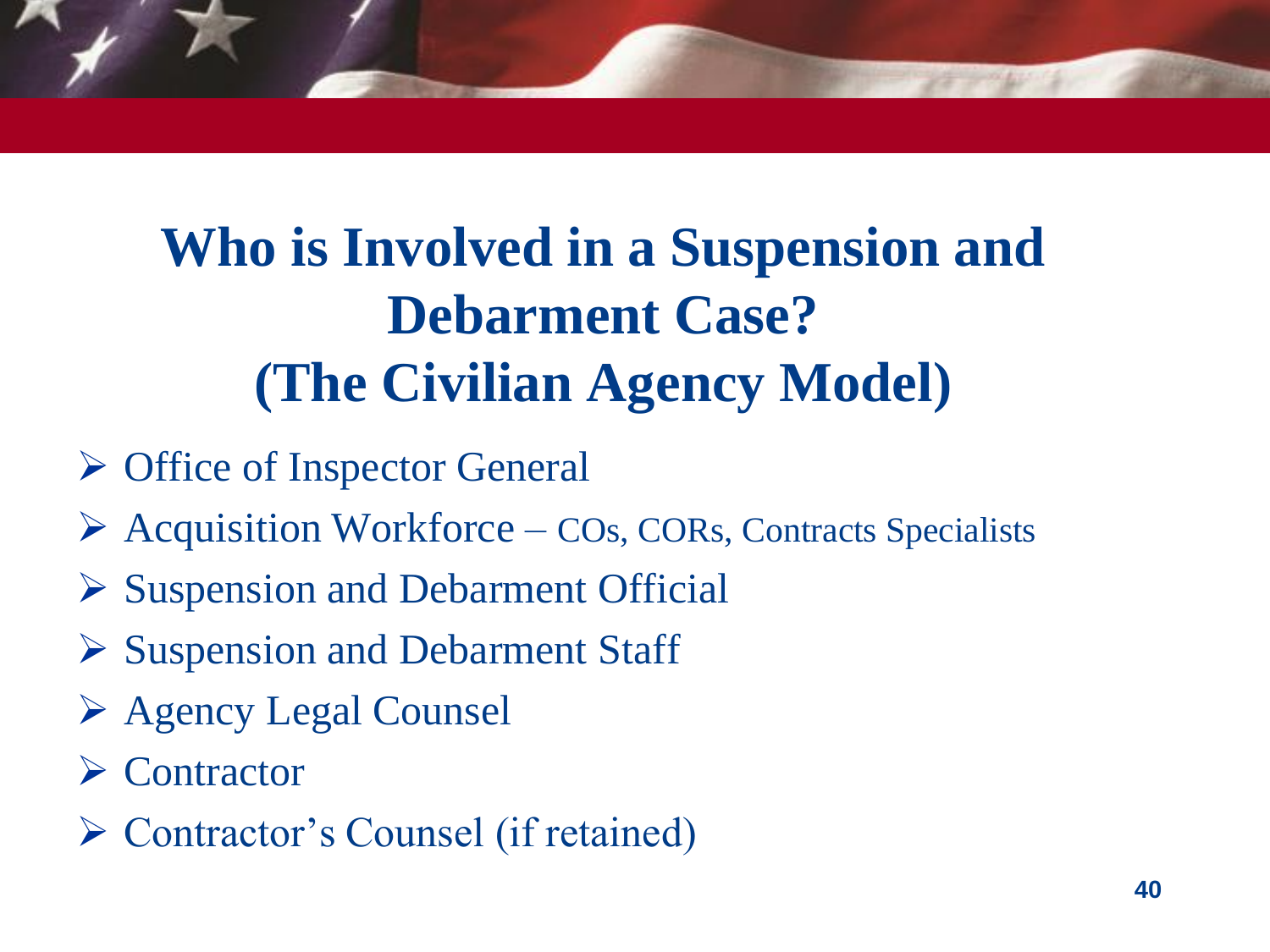## **How is a Suspension and Debarment Case Initiated and Processed? (The GSA Model)**

- **Initiation**: Report from Office of Inspector General, Information from Acquisition Workforce, or Disclosure from a Contractor
	- Evidence typically found in referral or disclosure
- **Processing**: by Suspension and Debarment Division
	- Review of referrals, drafting of internal memorandum
	- Review process differs agency-by-agency
	- Signature of decision letter by SDO 41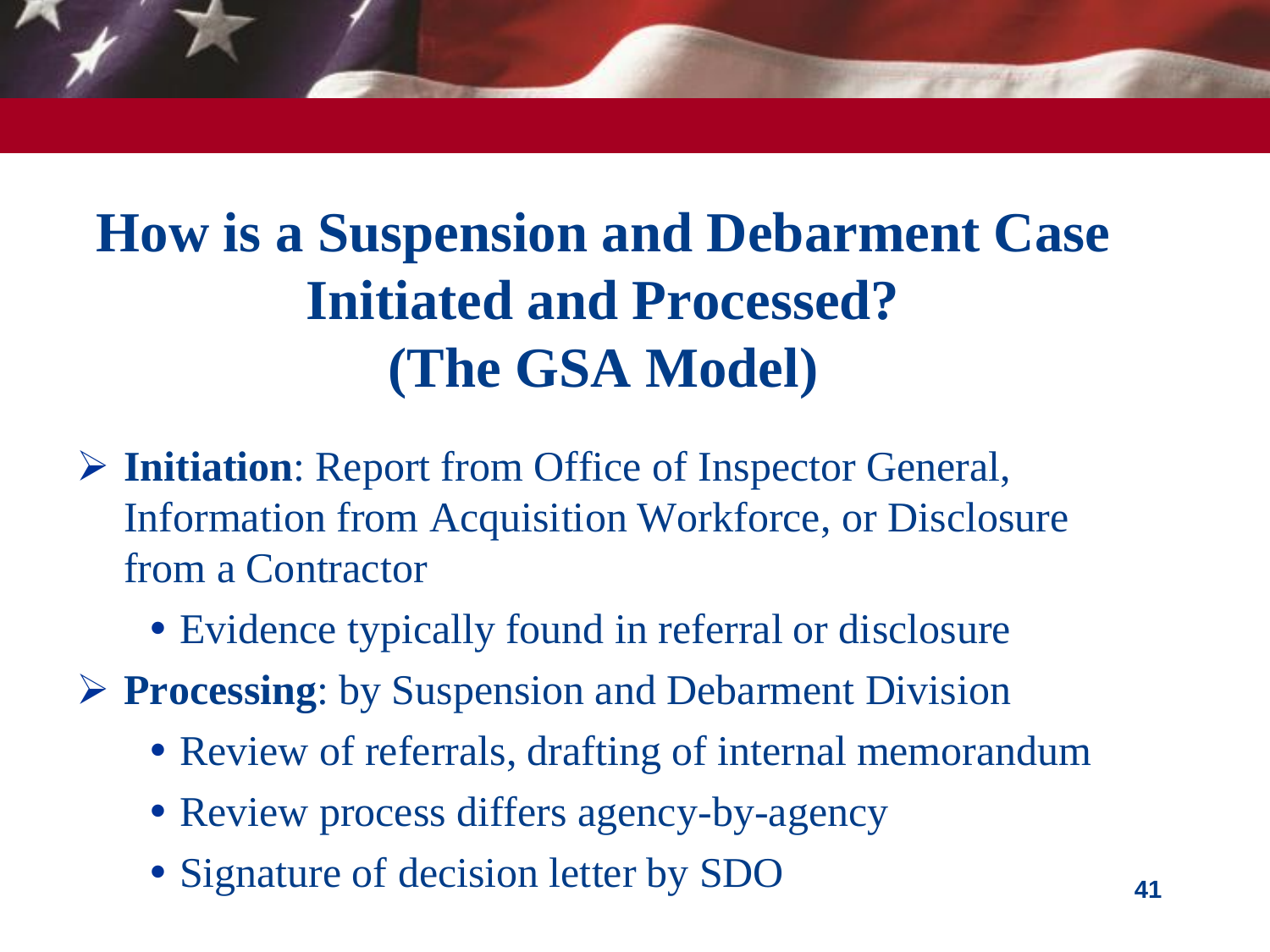### **Case Processing Continued**

- $\triangleright$  Contractor has opportunity to oppose action, explain why the contractor is presently responsible
	- May submit written matters in opposition
	- May meet with the SDO in person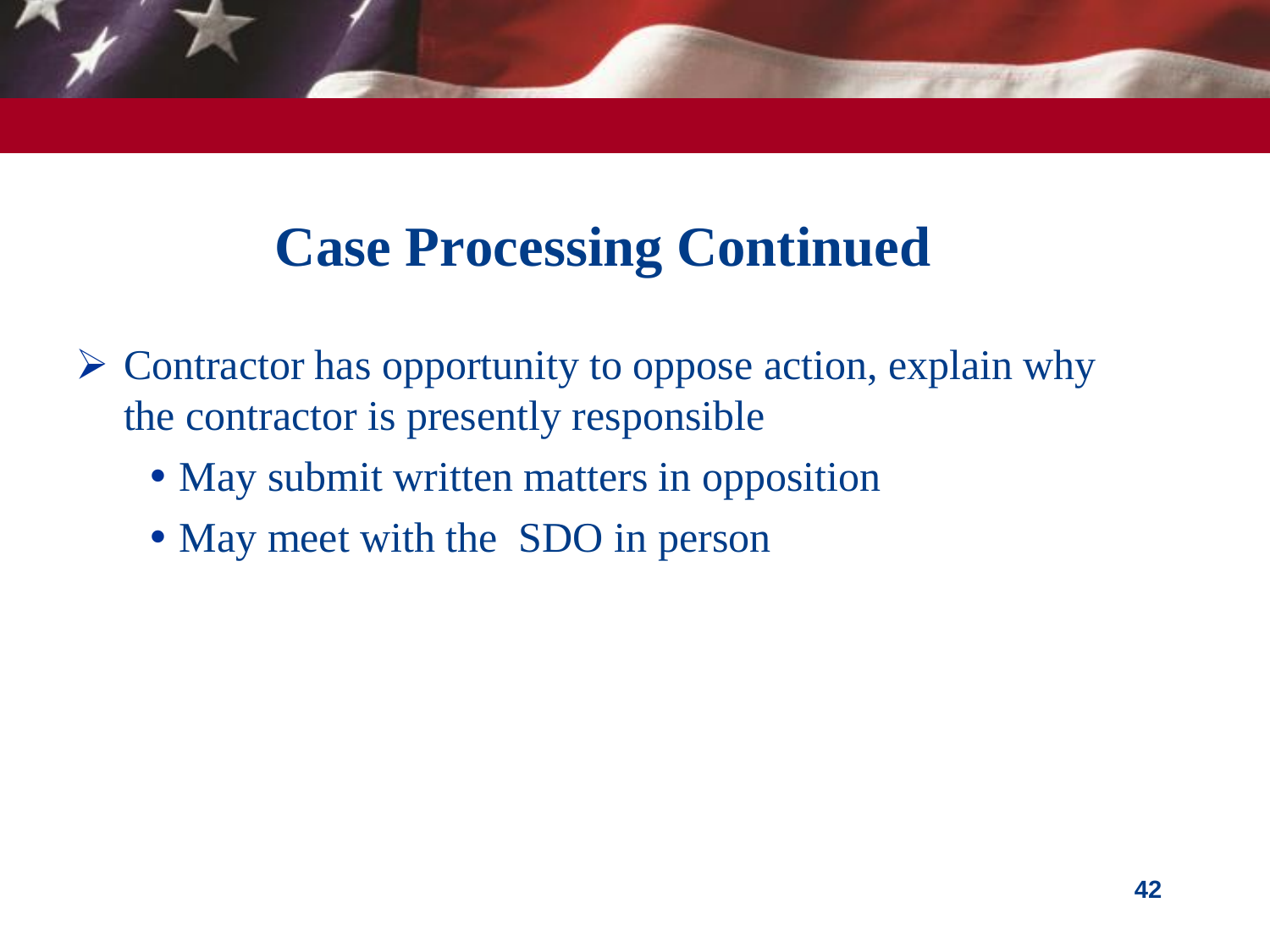#### **Interagency Suspension and Debarment Committee**

- $\triangleright$  Membership comprised of individuals involved in suspension and debarment from civilian and defense agencies, Federal Government corporations
- $\triangleright$  A forum for:
	- Coordination of suspension and debarment efforts
	- Sharing best practices about suspension and debarment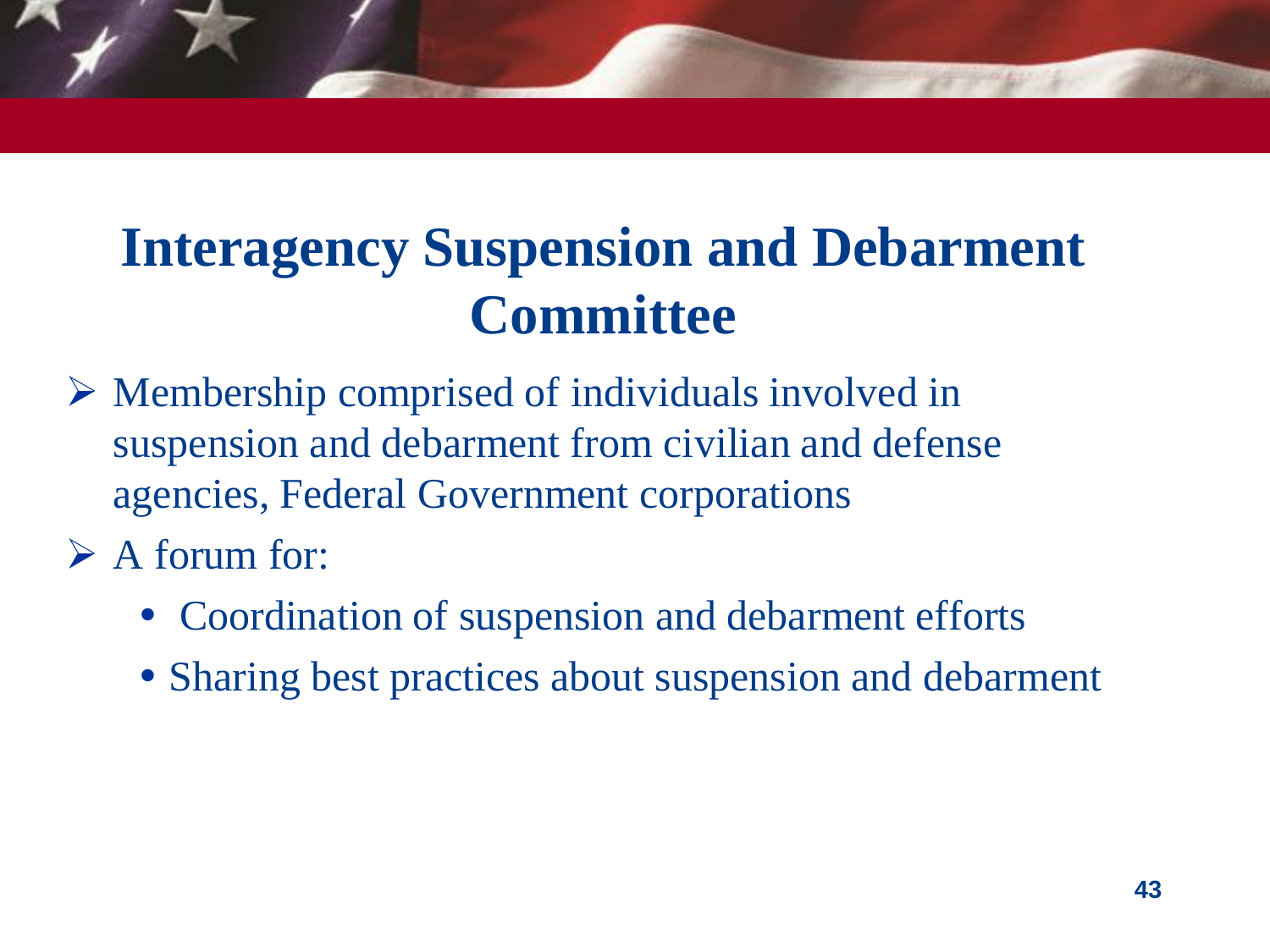

# WHAT IS THE ROLE OF THE **ACQUISITION WORKFORCE IN SUSPENSION AND DEBARMENT?**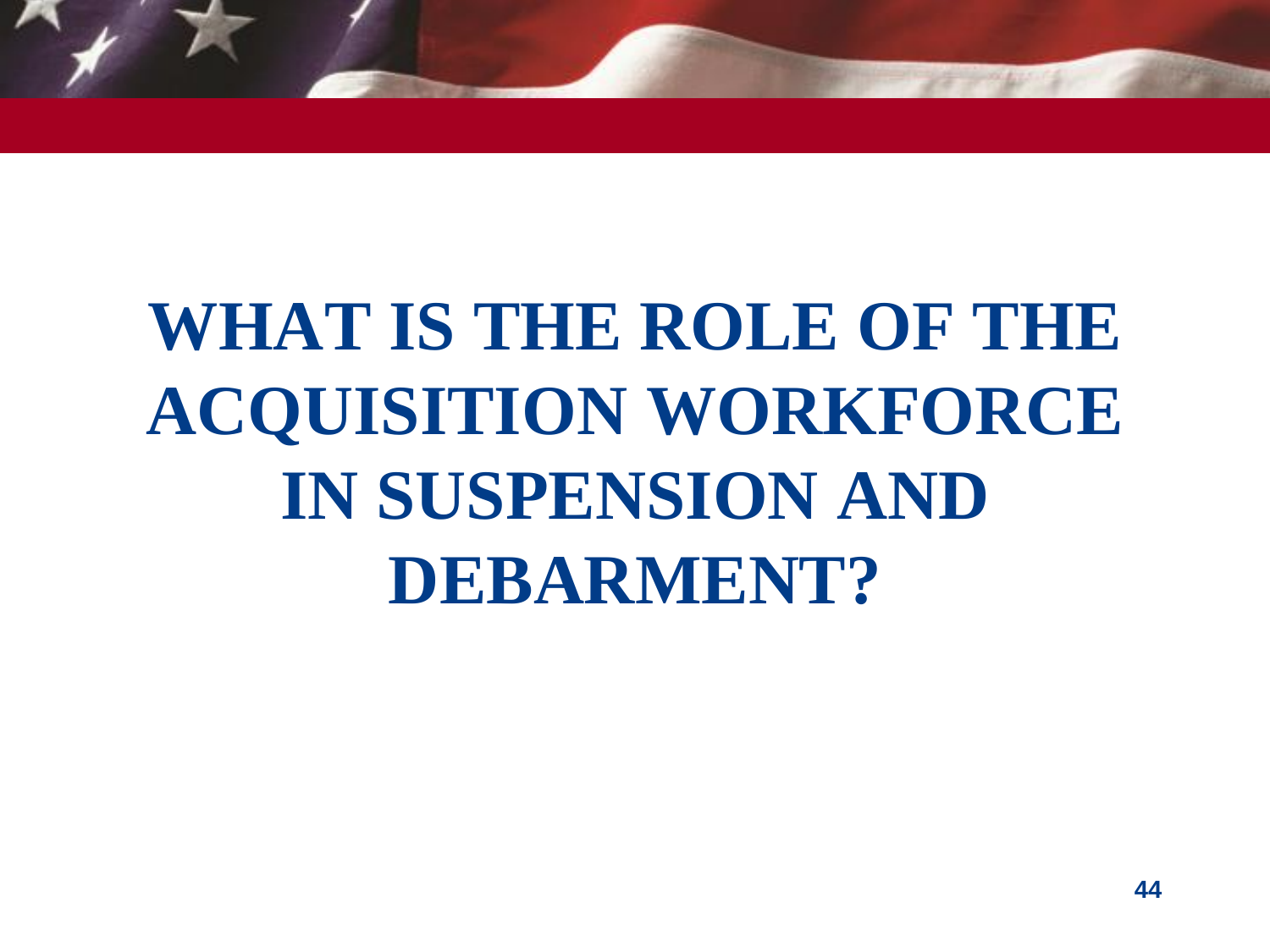## **Contracting Officer /Specialist's Role**

 $\triangleright$  Required by the FAR to check SAM twice

- After opening of bids or receipt of proposals
	- Must reject any bid from an excluded contractor (unless compelling needs determination made)
- Immediately prior to award (FAR  $9.405(d)(4)$ )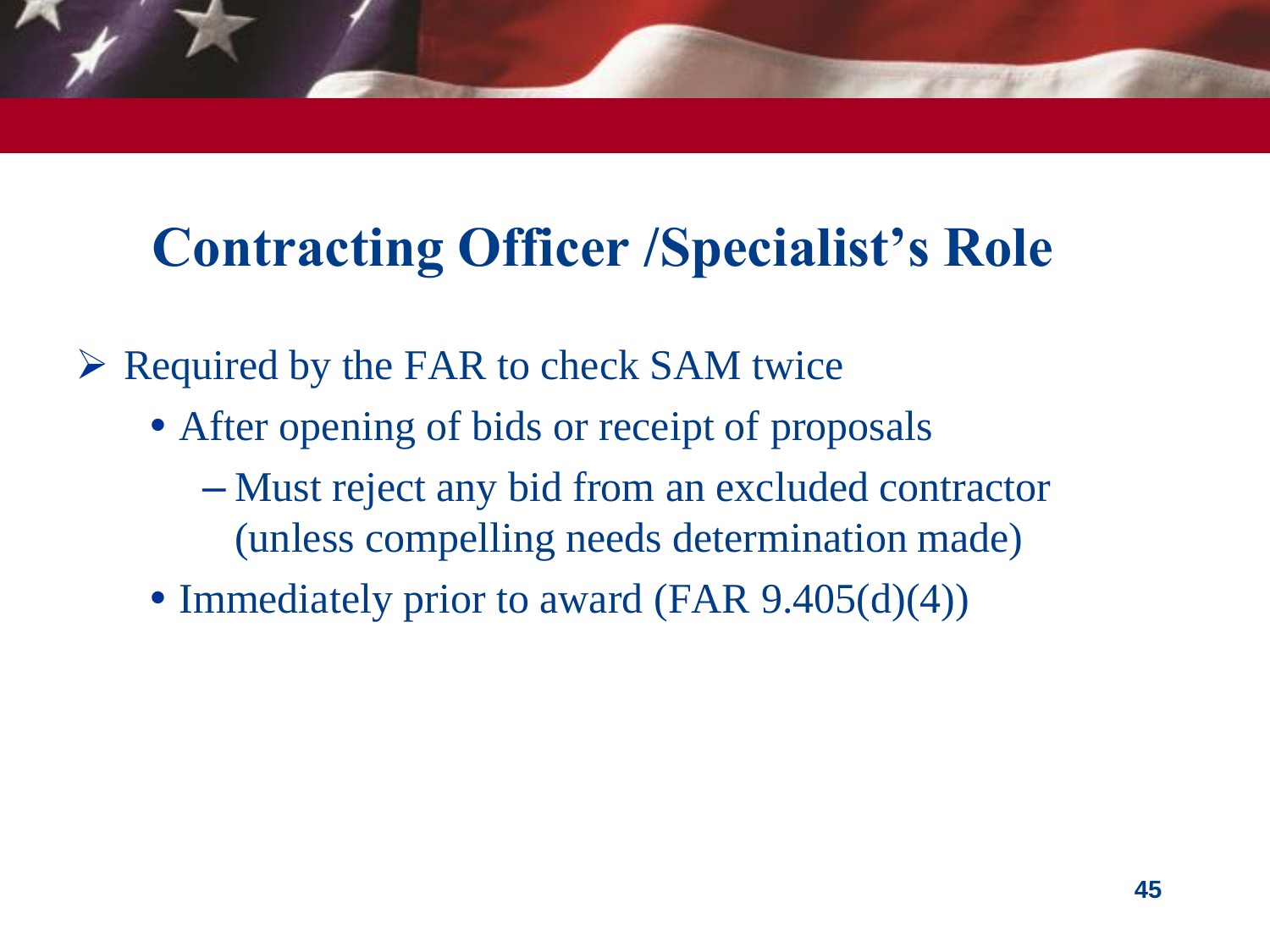## **System for Award Management**

#### www.sam.gov

 A system that combines Federal procurement systems and the Catalogue of Federal Domestic Assistance

- First phase includes:
	- Excluded Parties List System (EPLS)
	- Central Contractor Registry (CCR)
	- Online Representations and Certifications Application (ORCA)
	- Federal Agency Registration (FedReg)
- **Caution!** Entity vs. Exclusion Entry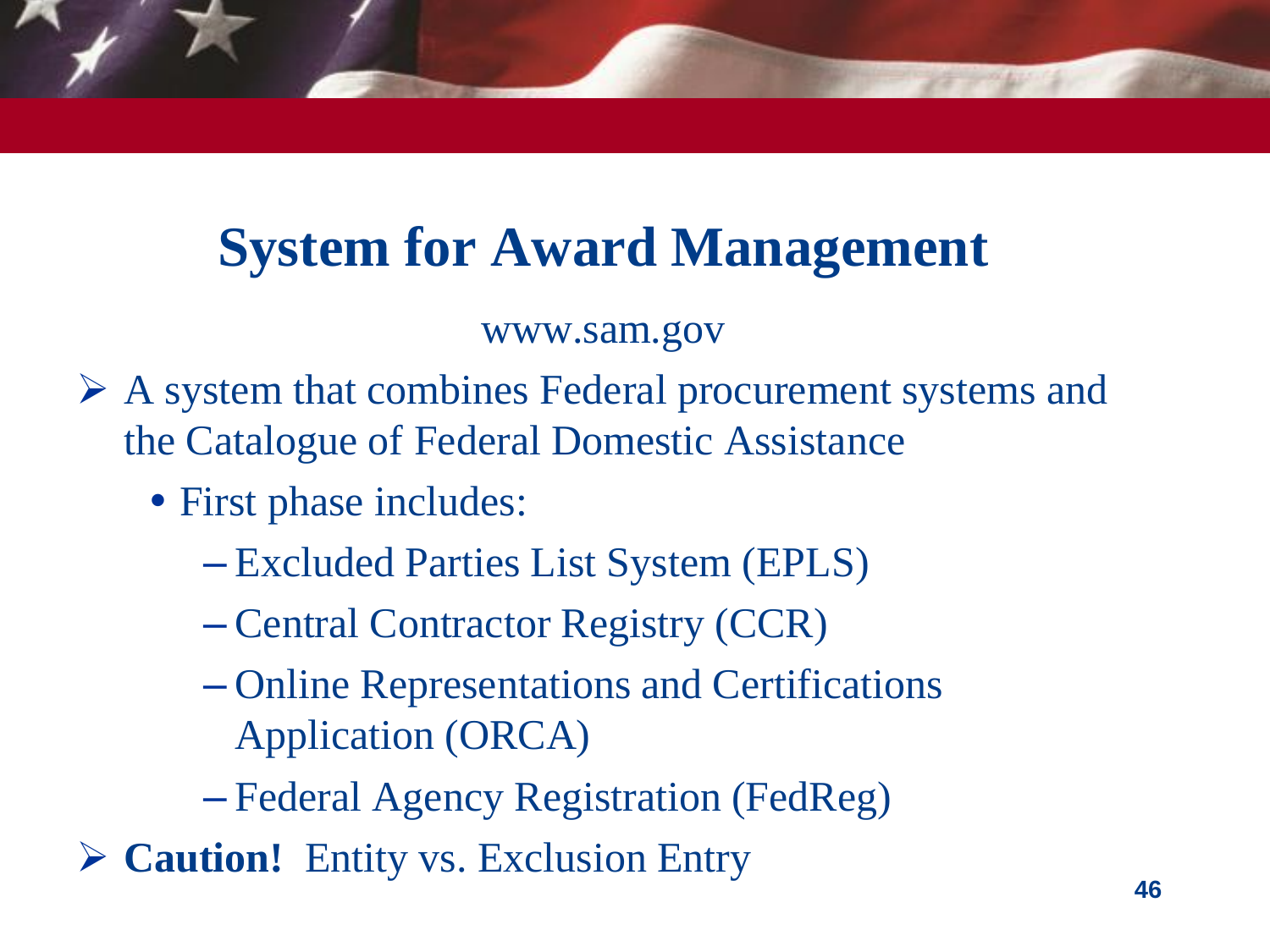### **Contracting Officer's /Specialist's Role Continued**

- $\triangleright$  Must take care not to give additional work, extend options, etc. on contracts awarded to a contractor prior to their exclusion (unless a compelling needs determination has been made)
- Document poor performance

 $\triangleright$  Properly enter any Terminations for Default into FAPIIS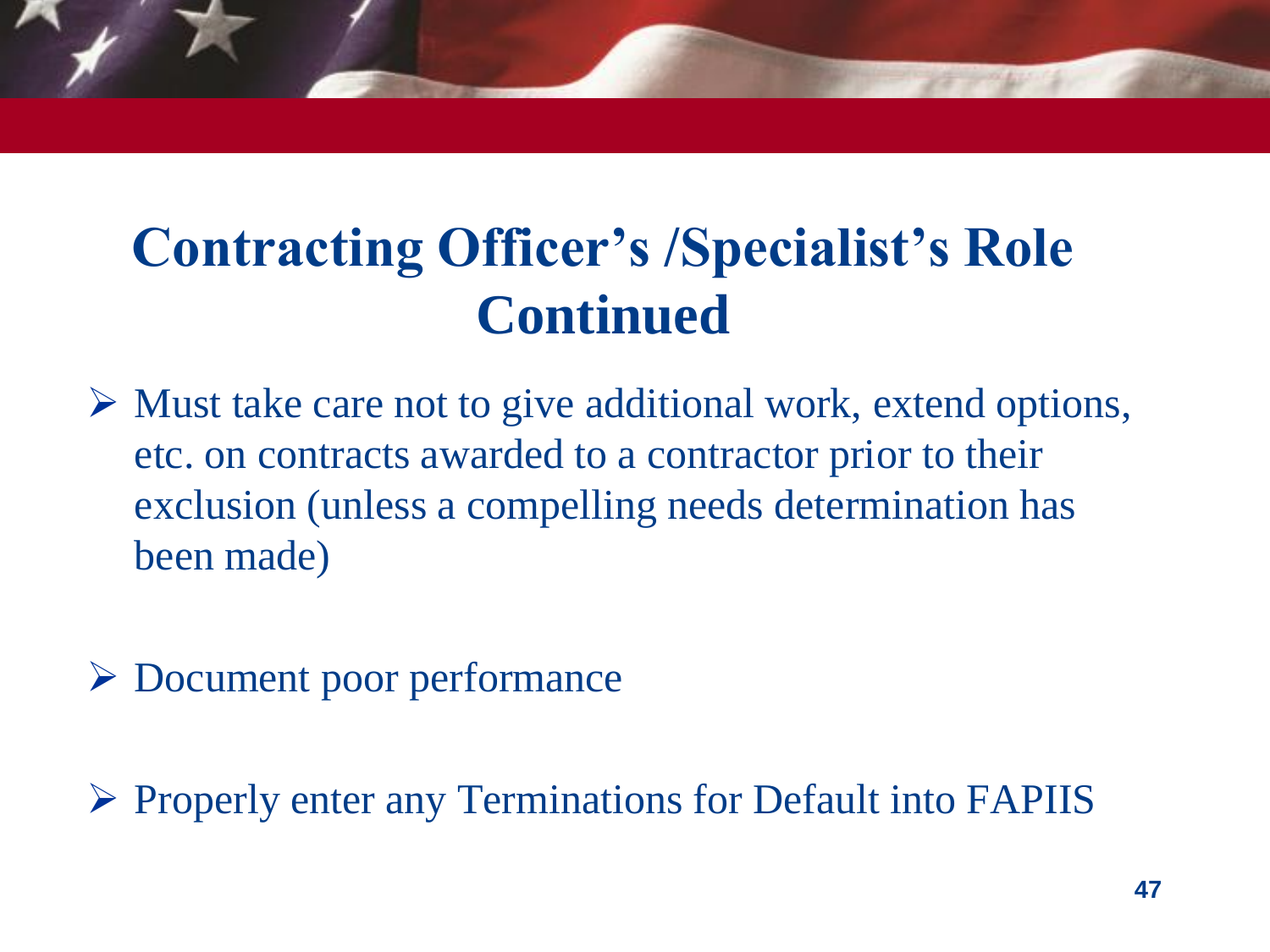## **Contracting Officer's/Specialist's Role Continued**

- $\triangleright$  Extremely important to follow FAR requirements when working with contractors
	- Problematic in a suspension and debarment referral when the agency has unclean hands
- $\triangleright$  Engage with OIG when issue or suspicion of wrongdoing (act or omission) arises, overpayment issues
- Consult with SDO on tax delinquency and Federal felony conviction issues with contractors
	- Certification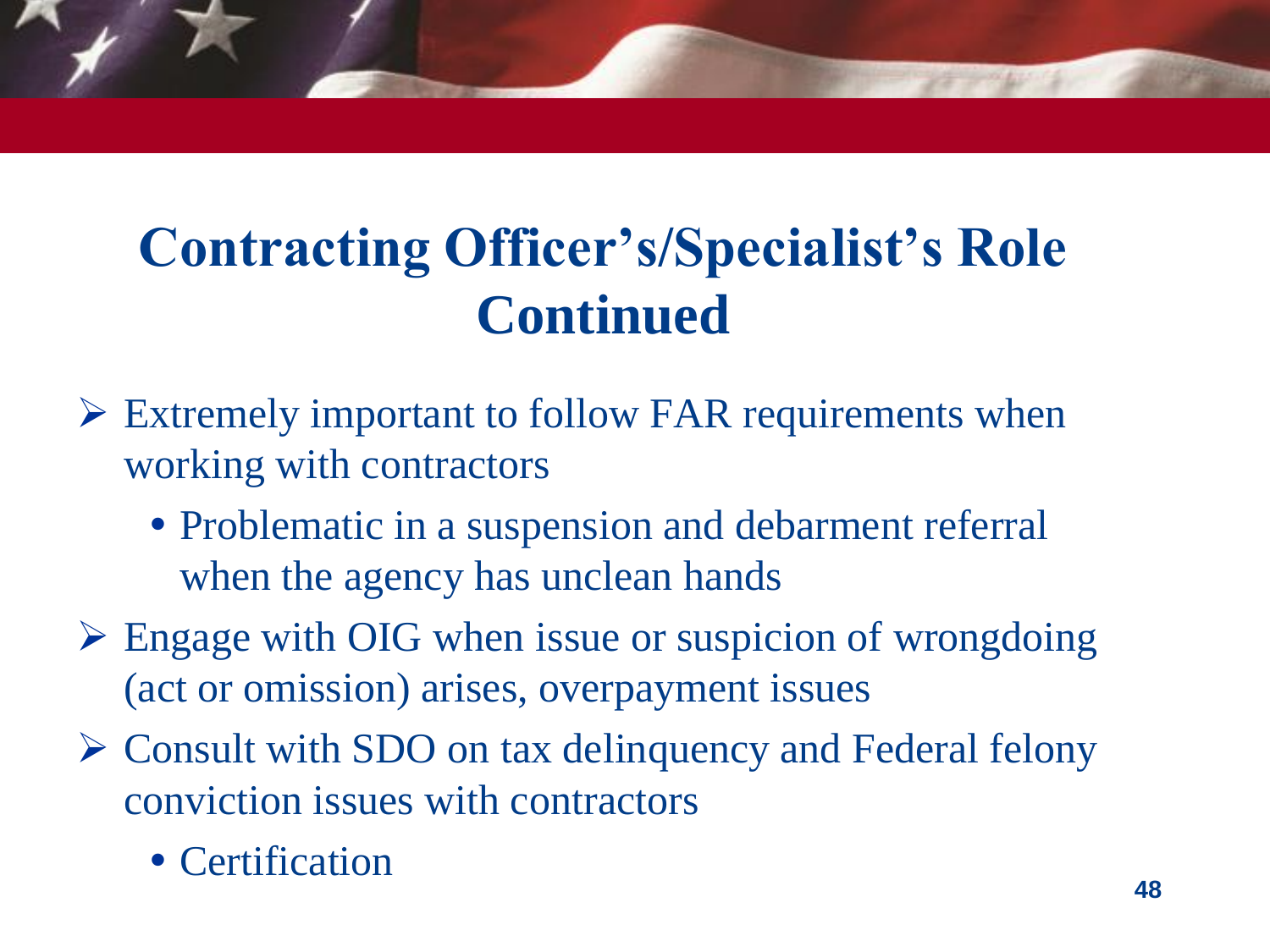### **Public Laws 112-55 and 112-74**

- **Prohibit** the award of contracts, grants, or cooperative agreements using funds from the 2012 Appropriations Act to corporations that:
	- Have been convicted of a felony within the preceding 24 months; or
	- Have unpaid tax delinquencies,

 **Unless** *an/the* agency's SDO has considered suspension and debarment of the corporation and has made a determination that no further action is necessary to protect the interests of the Government.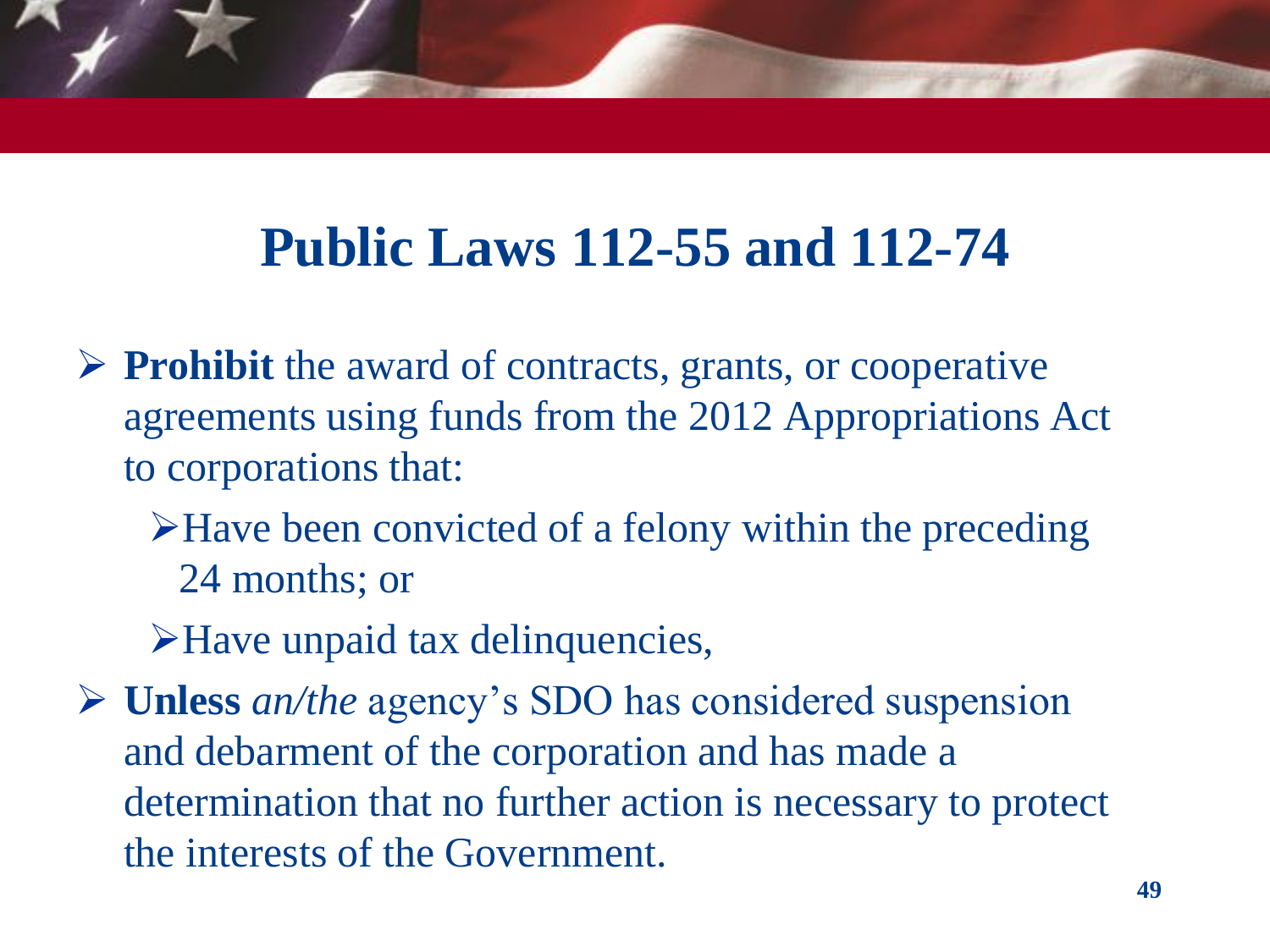

### **Challenges in Implementing PL 112-55 and 112-74**

- $\triangleright$  Law is poorly written- (an agency) vs. (the agency)
- Delayed procurement process
- $\triangleright$  Might encourage forum shopping
- $\triangleright$  FAR implementation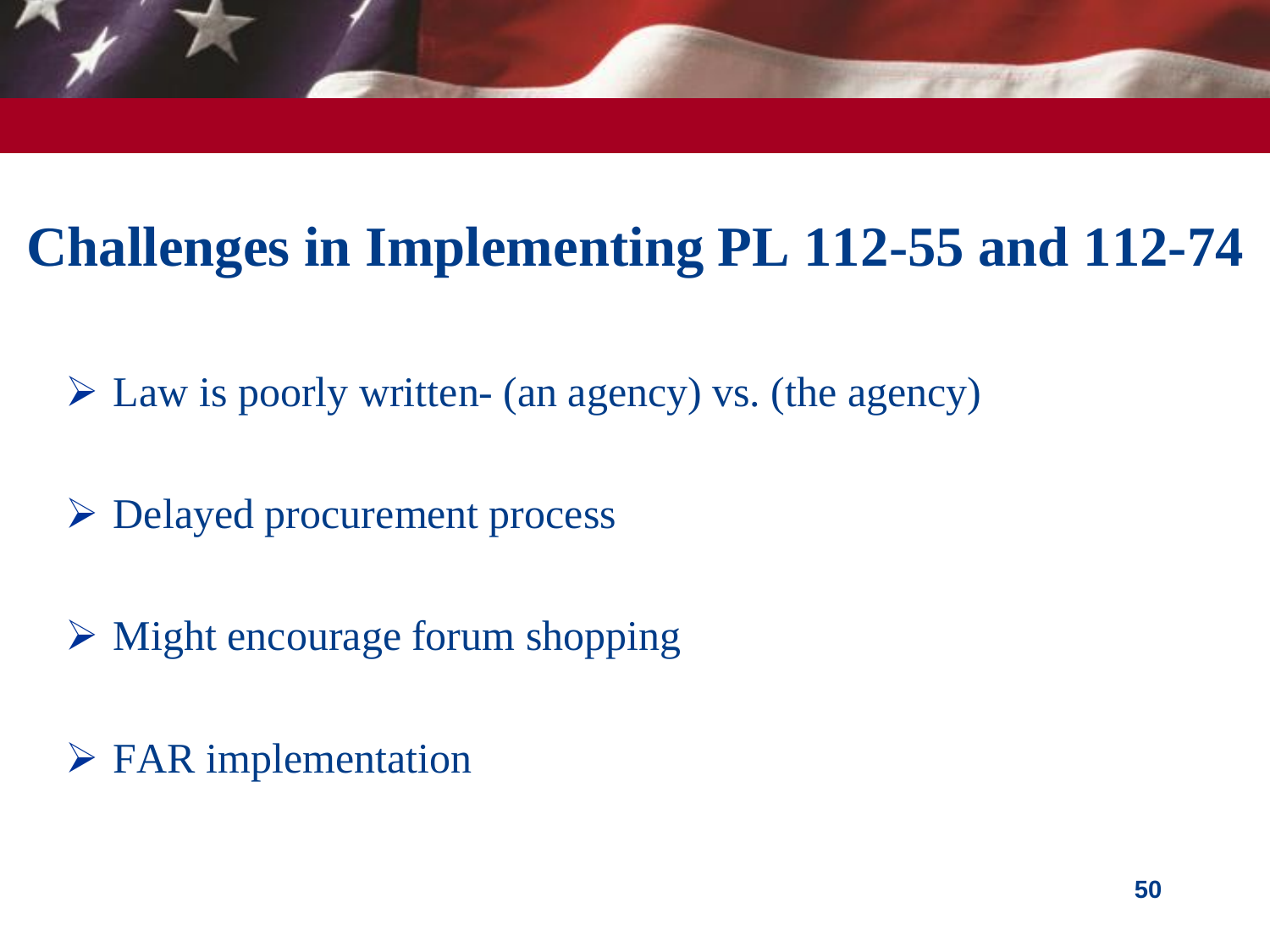### **Contracting Officer Representative's Role**

 Maintain clean hands and Encourage contractors to stay out of trouble with suspension and debarment

 Document and report lack of contractor or poor contractor performance to Contractor Officer

 $\triangleright$  Assist Contracting Officer with collaborating with their Federal Agency's Office of Inspector General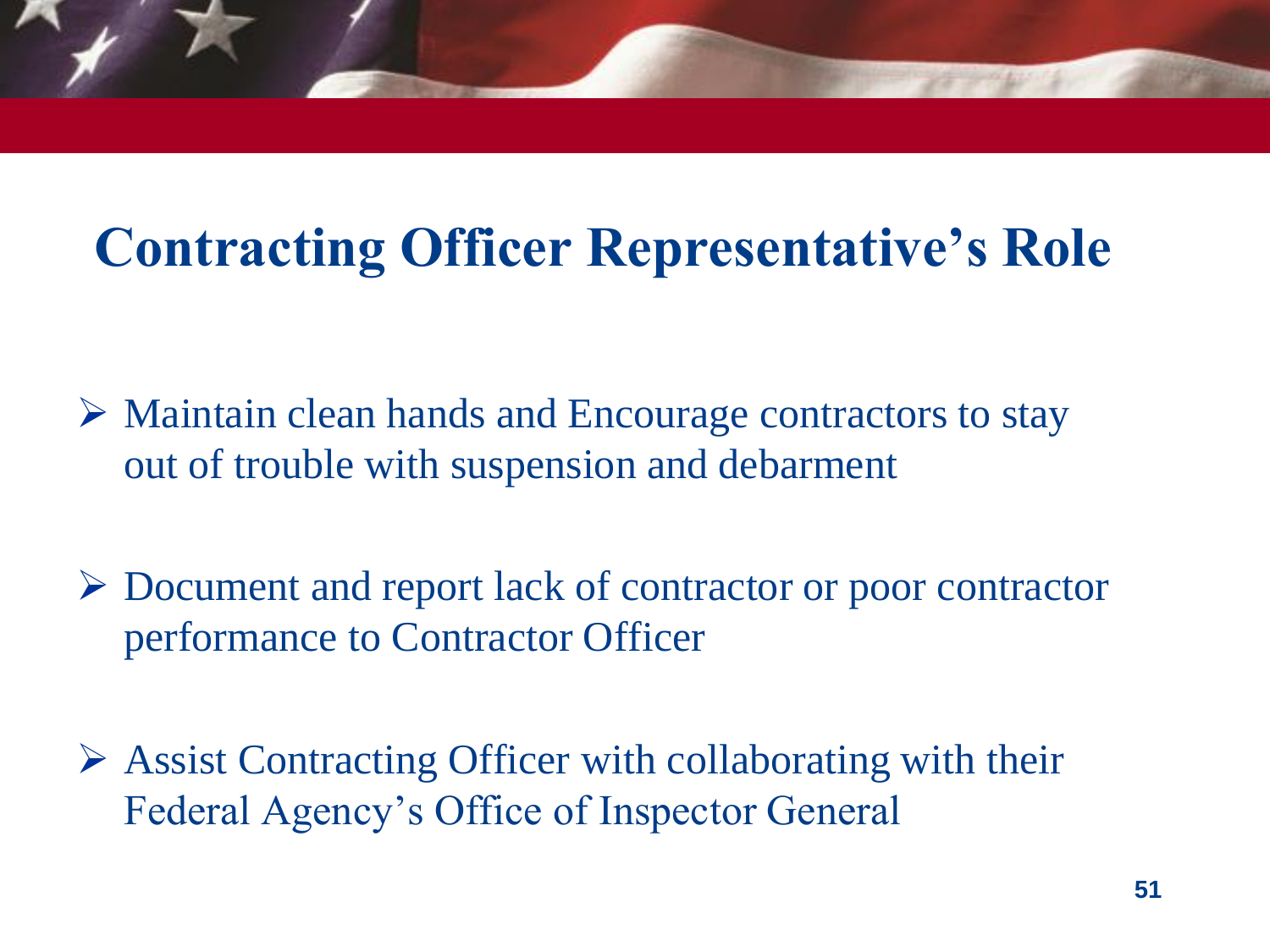### **Acquisition Workforce Generally**

- Make referrals to OIG and/or SDO re: contractors who should be considered for suspension and debarment
	- Can be for contractor generally or individuals working for the contractor
	- Information of wrongdoing or alleged wrongdoing need not be related to contract performance
- Communicate with SDO
	- Utilize Interagency Suspension and Debarment List of SDOs and S&D contacts if you do not know who your SDO is
		- See Links page *infra*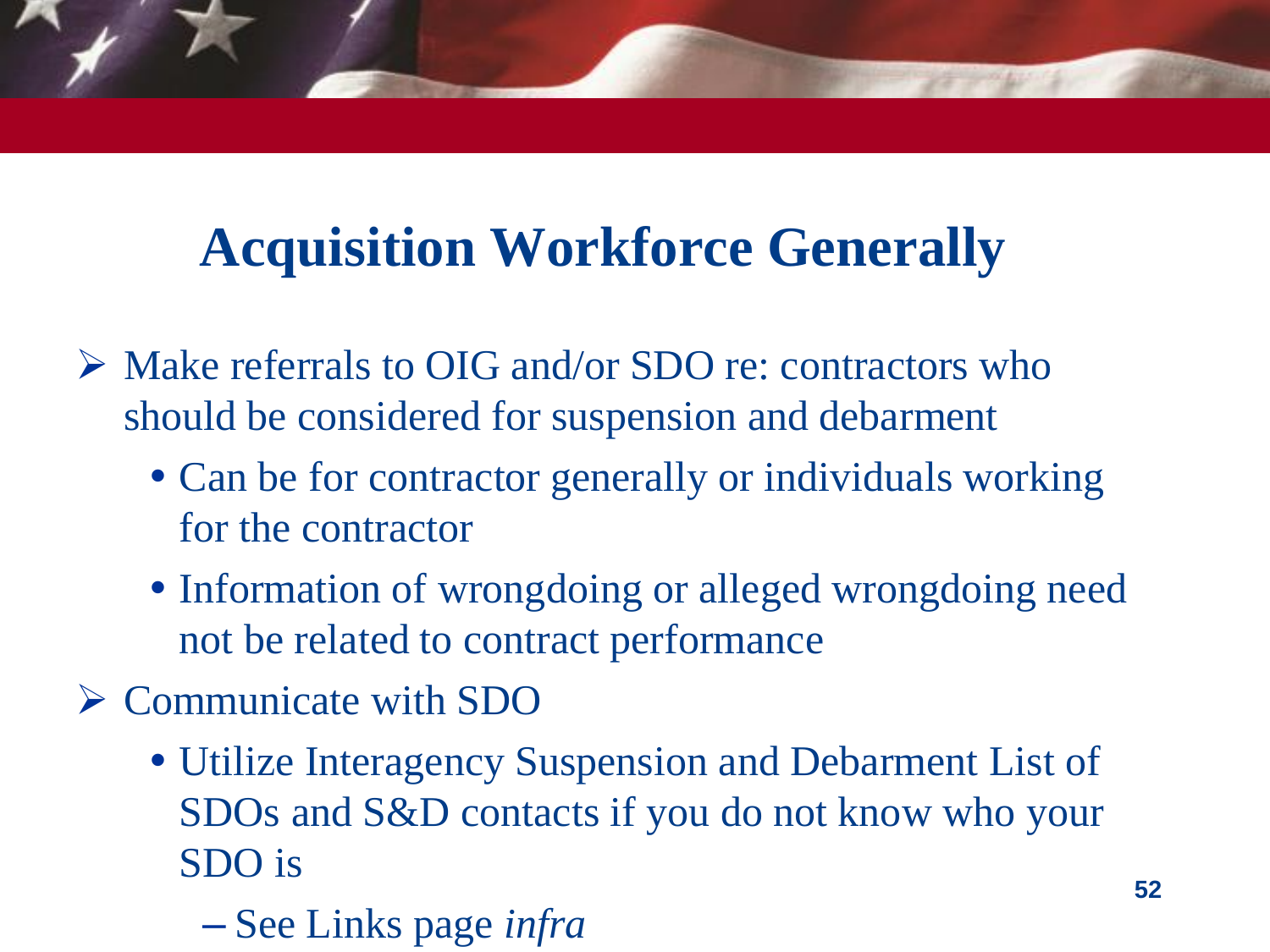#### *De Facto* **Debarment**

- *De Facto* Debarment: *Using other means* than suspension and debarment to effectively exclude a contractor from Federal procurement and non-procurement programs
	- $\triangleright$  A due process issue: Contractors do not have the opportunity to present their case
- Possible Areas Where *De Facto* Debarment Can Arise:
	- FAPIIS: Misuse of Administrative Agreement Information
	- SAM Inactive Section
	- State-level suspension or debarment **<sup>53</sup>**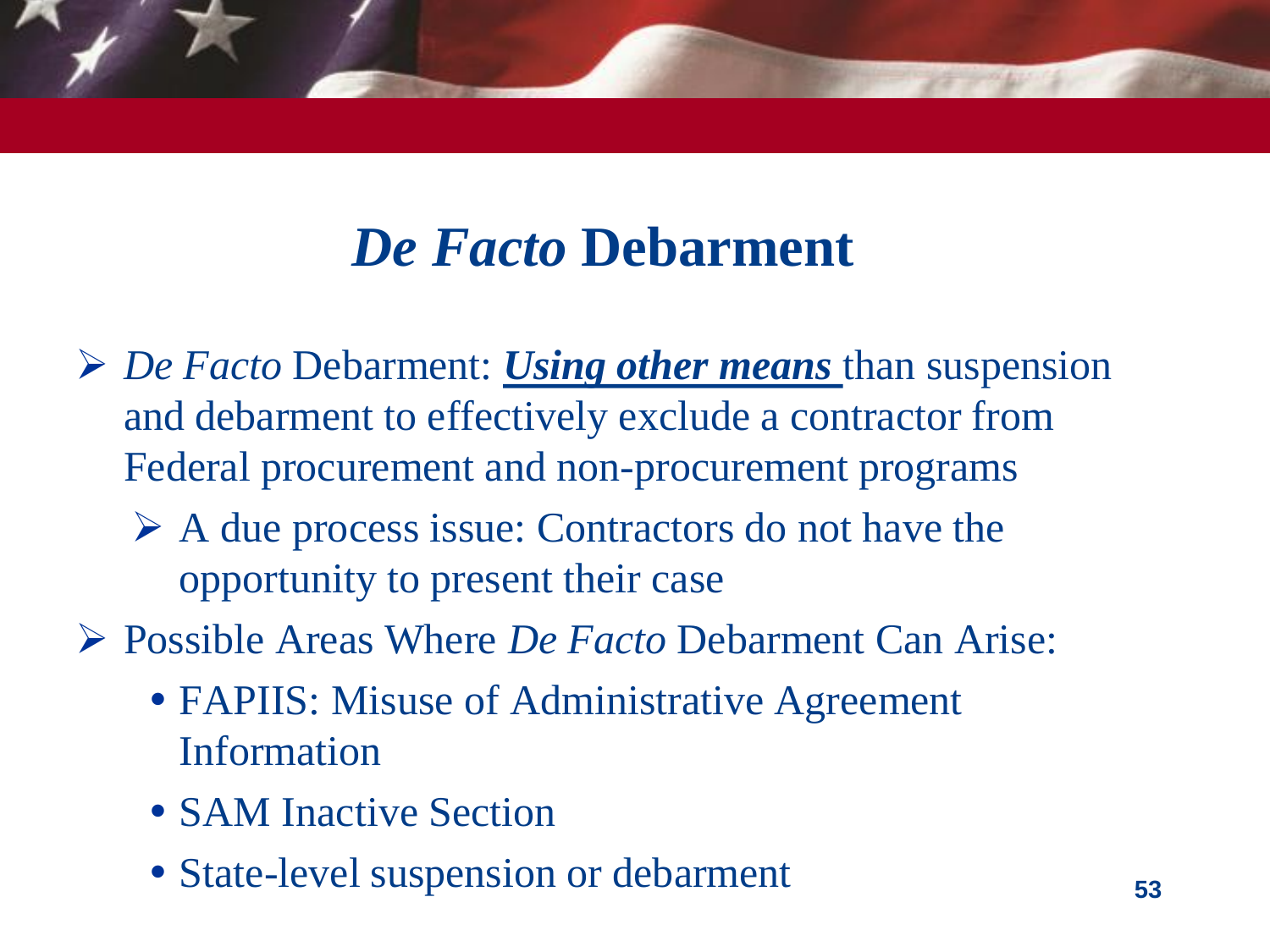#### **Important Links**

**System for Award Management:** [www.sam.gov](http://www.sam.gov/)

- **Interagency Suspension and Debarment Committee:** <http://www.epa.gov/ogd/sdd/isdc.htm>
- **Inspector Generals Directory:**

[http://www.ignet.gov/igs/homepage1.html](#page-53-0)

#### **FAR 9.4:**

<span id="page-53-0"></span>[https://www.acquisition.gov/far/current/html/Subpart%209](#page-53-0) \_4.html#wp1083280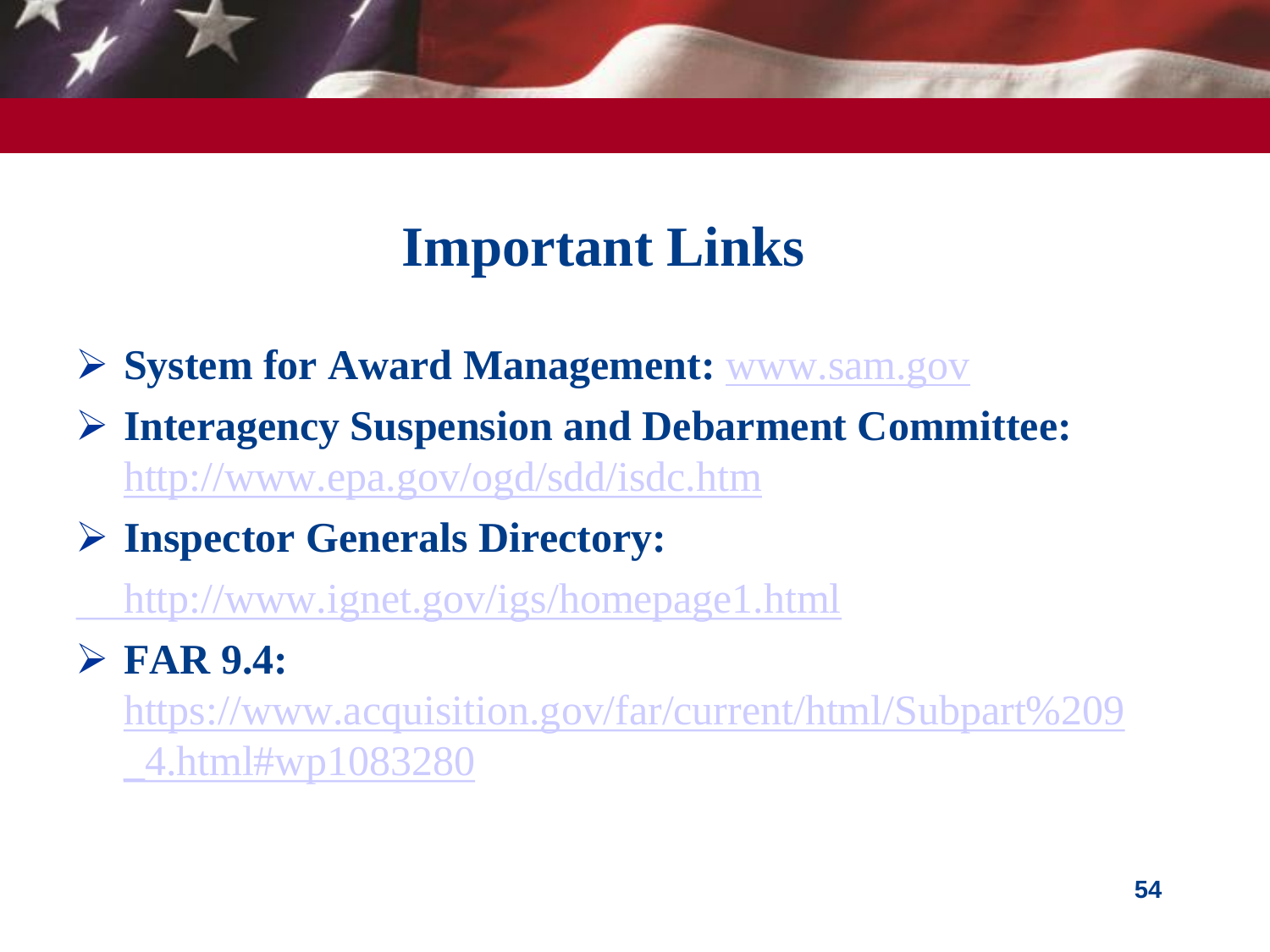

#### **Any Questions?**